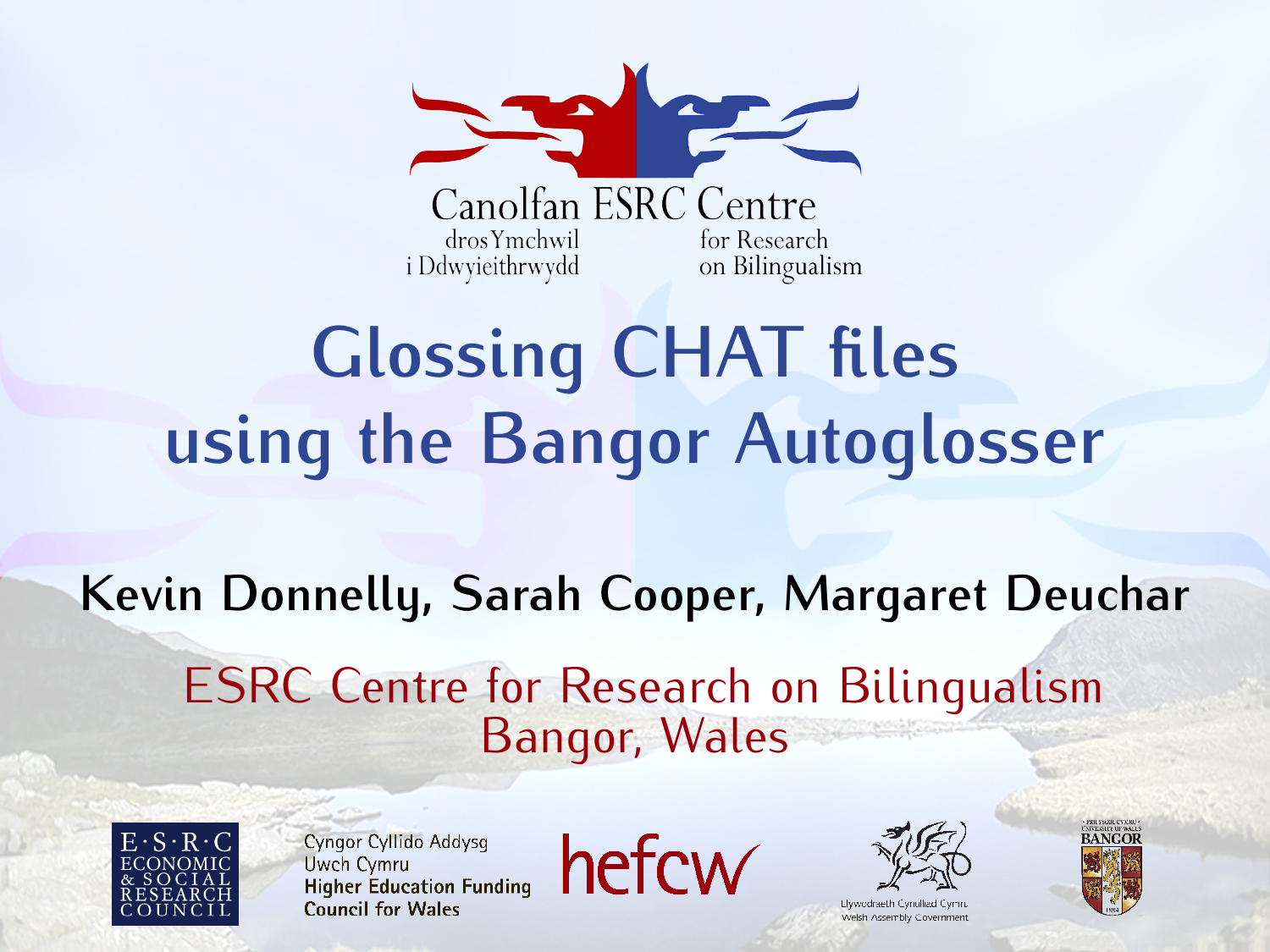#### **A sample utterance**



**\*SER:** dw@1 i@1 (y)n@1 tynnu@1 llun@1 i@1 [/] i@1 (y)r@1 plant@1 *<*i@1 plant@1*>* [//] *<*i@1 (y)r@1*>* [//] # i@1 er@0 &h Helen@0 a@1 Susanna@0  $a@1 + l$ . %snd:"deuchar1"\_73881\_79477

#### **%gls:** be.1S.PRES PRON.1S PRT take.NONFIN picture for for DET children for children for DET for IM Helen and Susanna and

**%eng:** I draw a picture for . . . for the children, for, er, Helen and Susanna and . . .

*(Siarad corpus, Deuchar1)*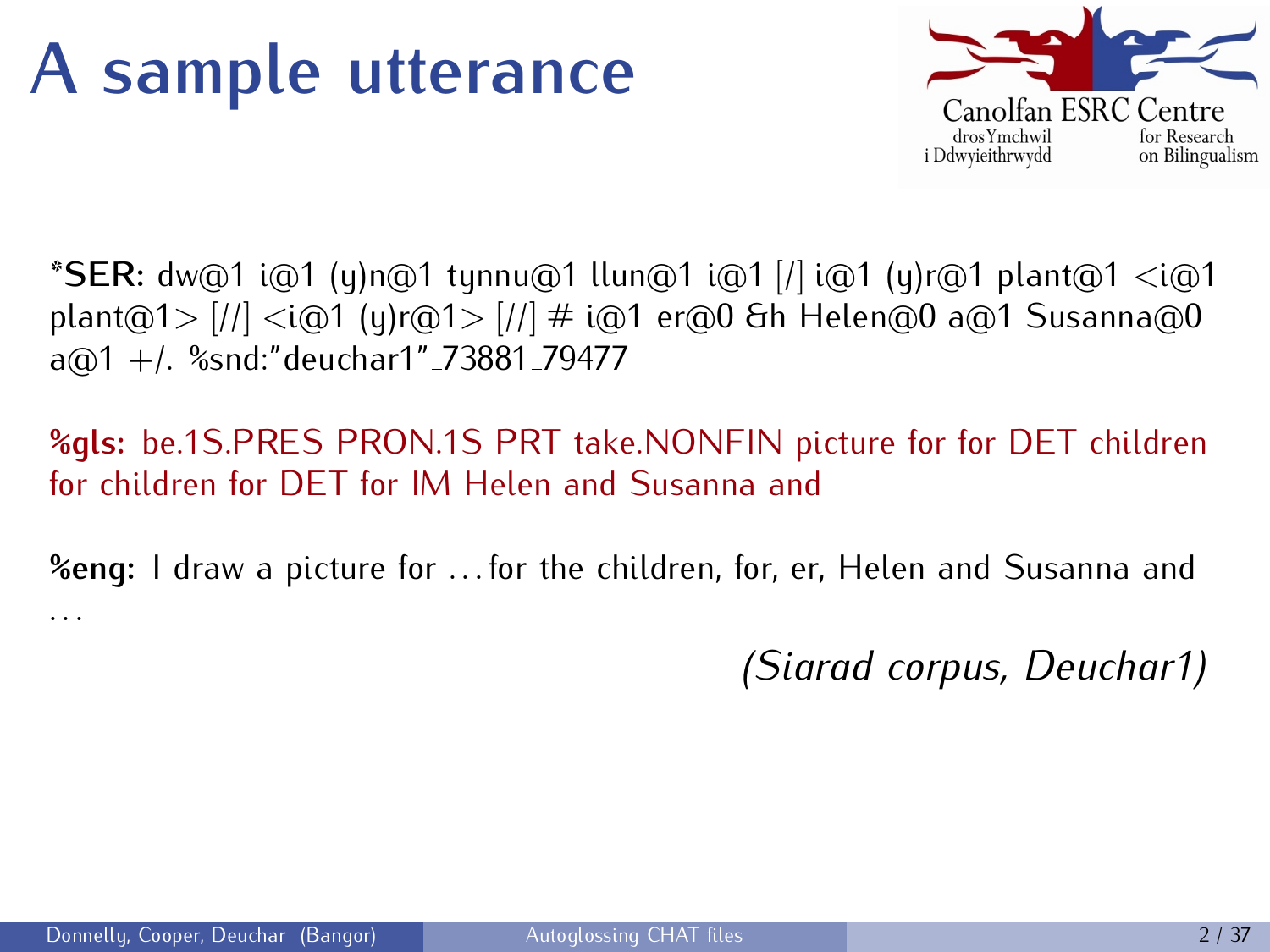#### **Utterance format**



#### *\*SER dw@1 i@1 (y)n@1 hopeless@2 efo@1 tynnu@1 llun@1 . %snd:"deuchar1" 72848 73881*

| <b>Speaker</b>        | $*$ SER                                             |
|-----------------------|-----------------------------------------------------|
| <b>Utterance</b>      | dw@1 i@1 (y)n@1 hopeless@2<br>efo@1 tynnu@1 llun@1. |
| Language tags         | $1=$ Welsh, 2=English, 0=indeter-                   |
|                       | minate                                              |
| <b>Audio location</b> | %snd:"deuchar1"_72848_73881                         |
| <b>Manual gloss</b>   | be.1S.PRES PRON.1S PRT                              |
|                       | hopeless with take.NONFIN<br>picture                |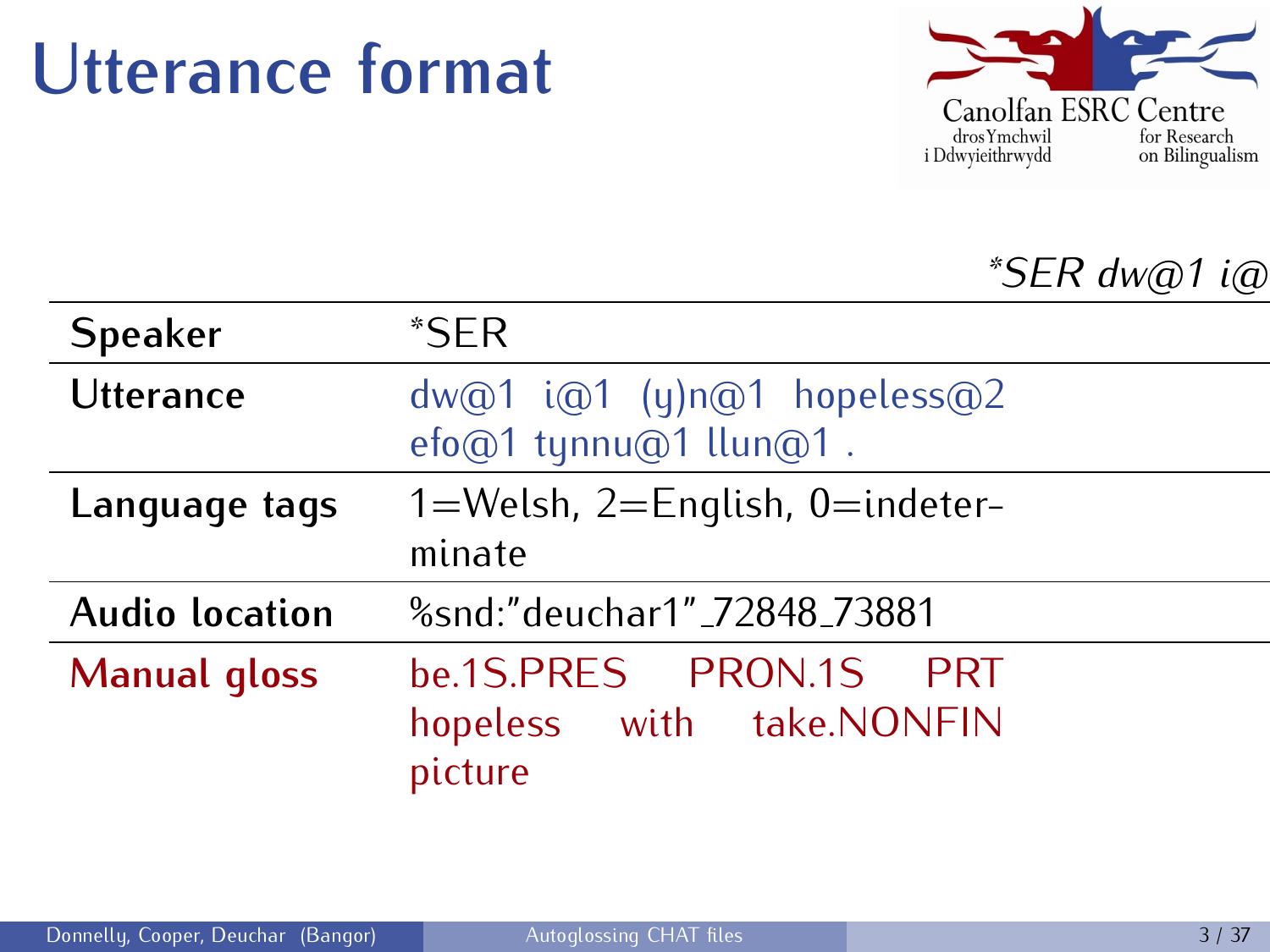



- Allows non-native speakers to parse the conversation
- Labour-intensive
- Tedious
- Inconsistent: *ychydig* "a\_bit"/"a\_little"
- Glossing tags difficult to revise later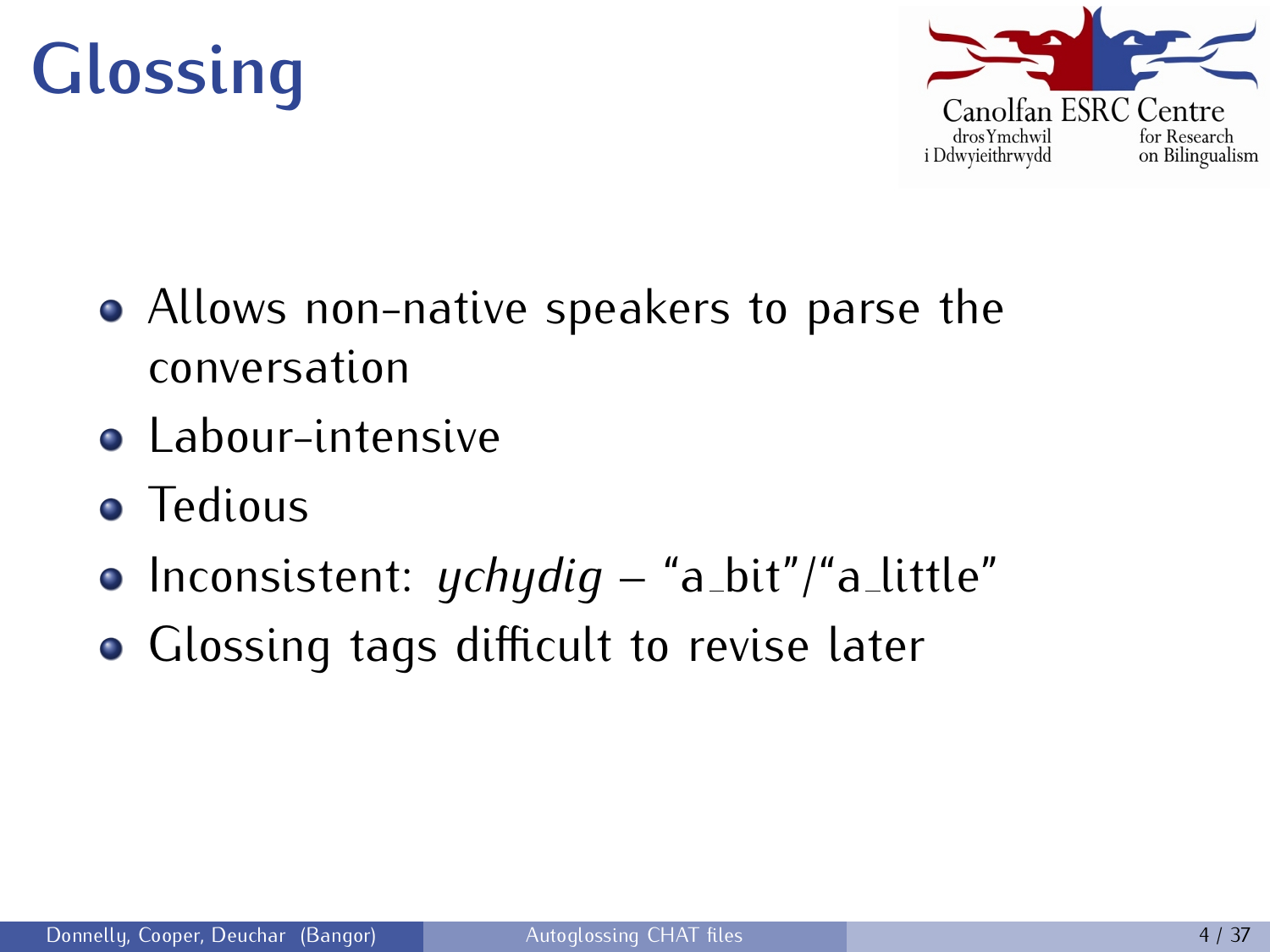## **Bangor corpora**



|                      |     | Chats Hours Words |           | $I$ ) $a$ te |
|----------------------|-----|-------------------|-----------|--------------|
| Welsh-English        | 69  | 40                | 456k      | 2009         |
| (Siarad)             |     |                   |           |              |
| <b>Welsh-Spanish</b> | 32  | 20                | 161k 2011 |              |
| (Patagonia)          |     |                   |           |              |
| Spanish-English      | -31 | 20                | 126k 2011 |              |
| (Miami)              |     |                   |           |              |
|                      | 132 |                   | 743k      |              |

#### All available under the GPL.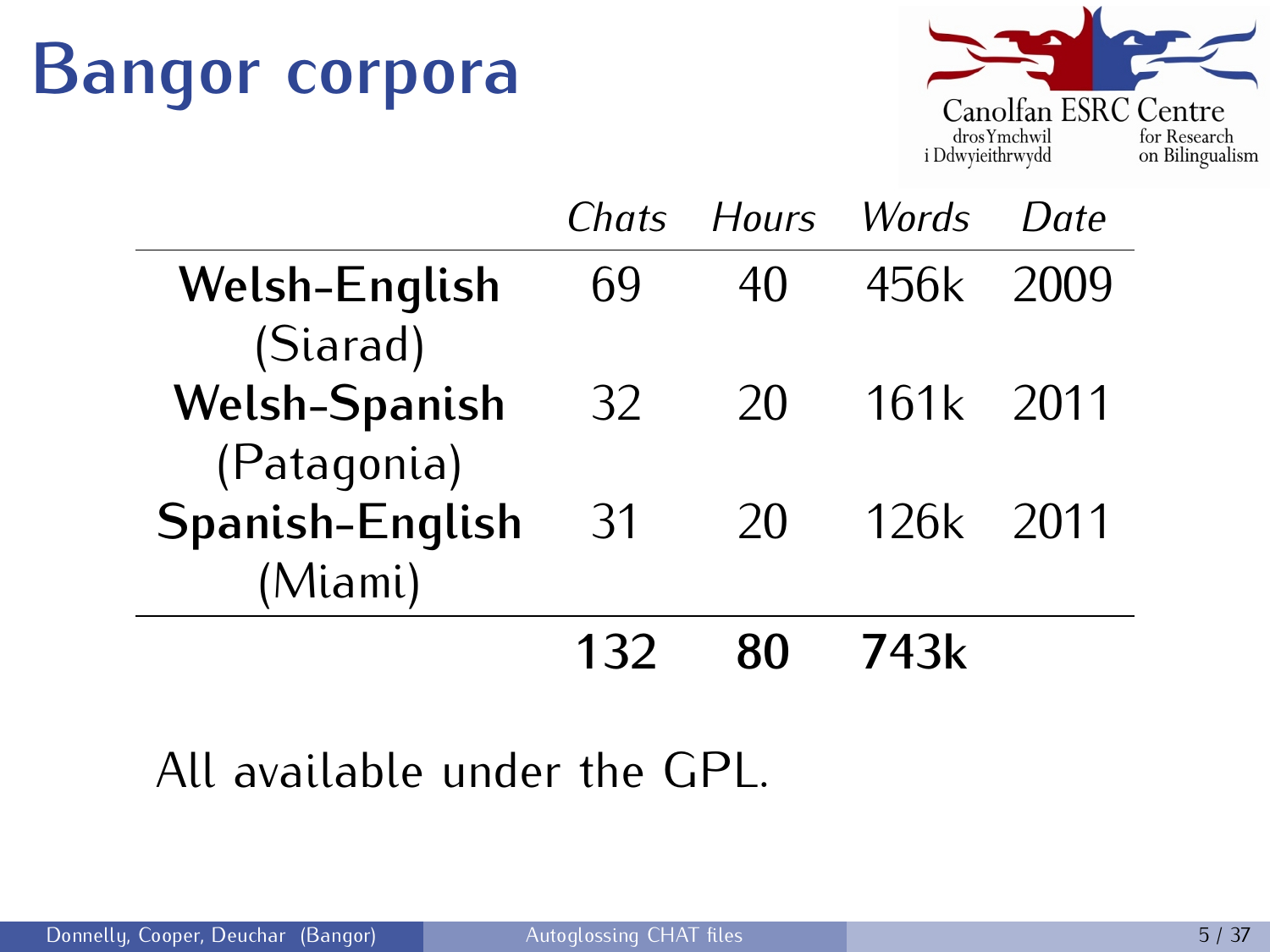



- Spanish CLAN  $\rightarrow$  MOR + POST
- Welsh no tagger at all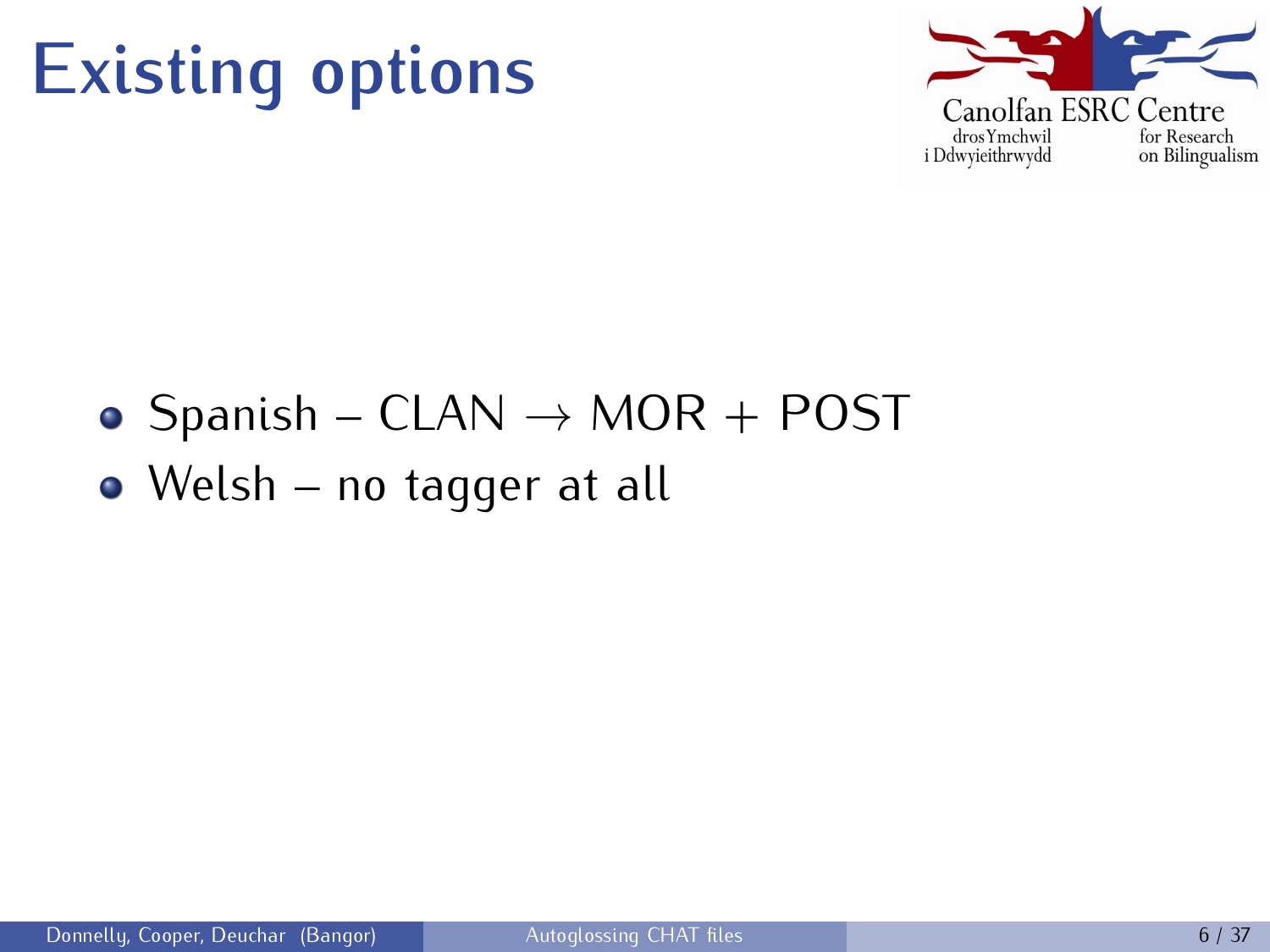

# **Dictionaries**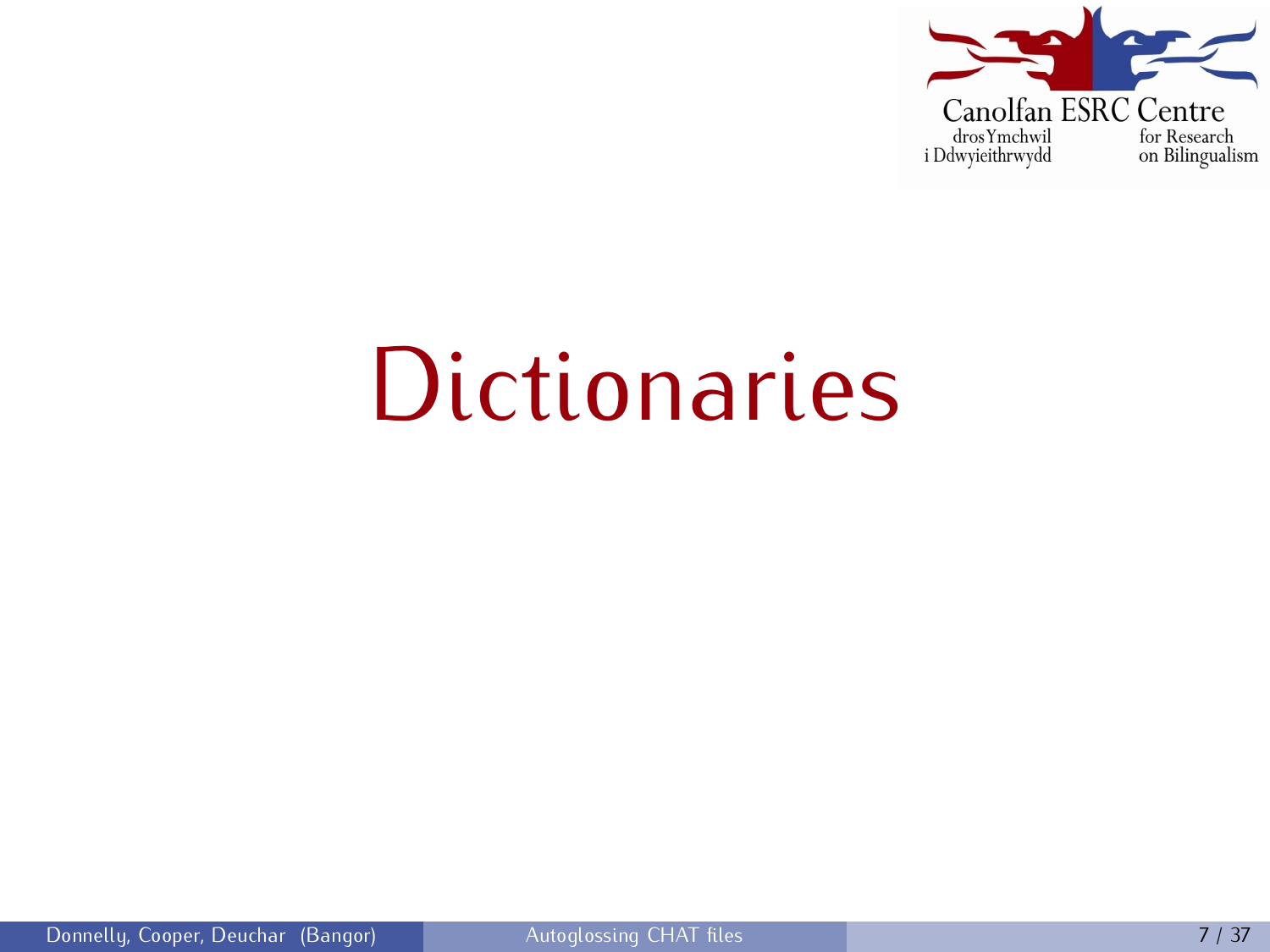## **Dictionary format**



- Derived from GPL or PD resources
- One database table
- Words, not morphemes
- Easily presented in a spreadsheet
- Easy to update
- **•** Easy to get started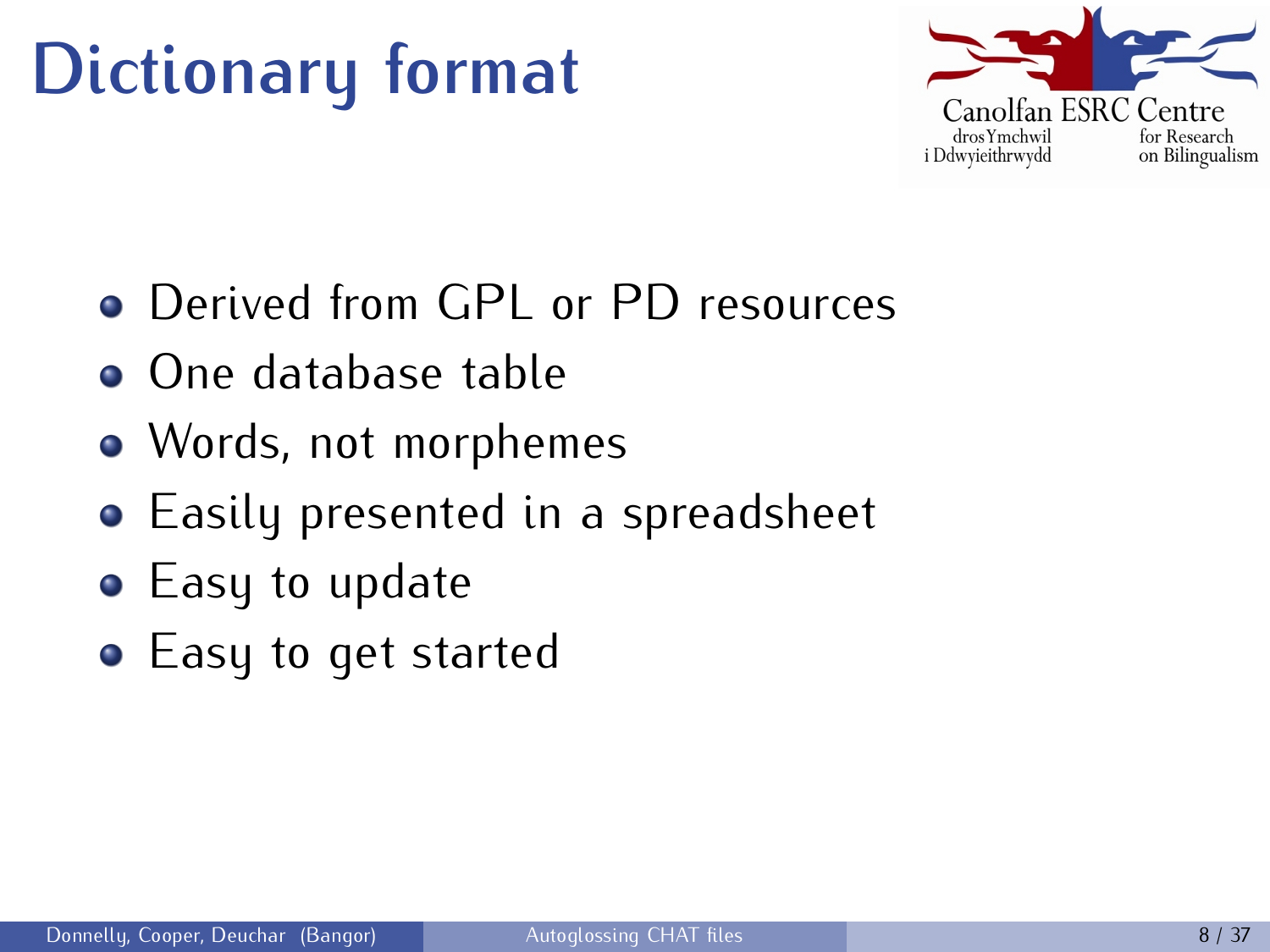### **Welsh dictionary**



| surface | lemma   | enlemma | pos  | gender | number | tense |
|---------|---------|---------|------|--------|--------|-------|
| bara    | bara    | bread   | n    | m      | sq     |       |
| cathod  | cath    | cat     | n    |        | pl     |       |
| mynd    | mynd    | qo      | v    |        |        | infin |
| aeth    | mynd    | qo      | ٧    |        | 3s     | past  |
| hapus   | hapus   | happy   | adj  |        |        |       |
| rhywsut | rhywsut | somehow | adv  |        |        |       |
| heb     | heb     | without | prep |        |        |       |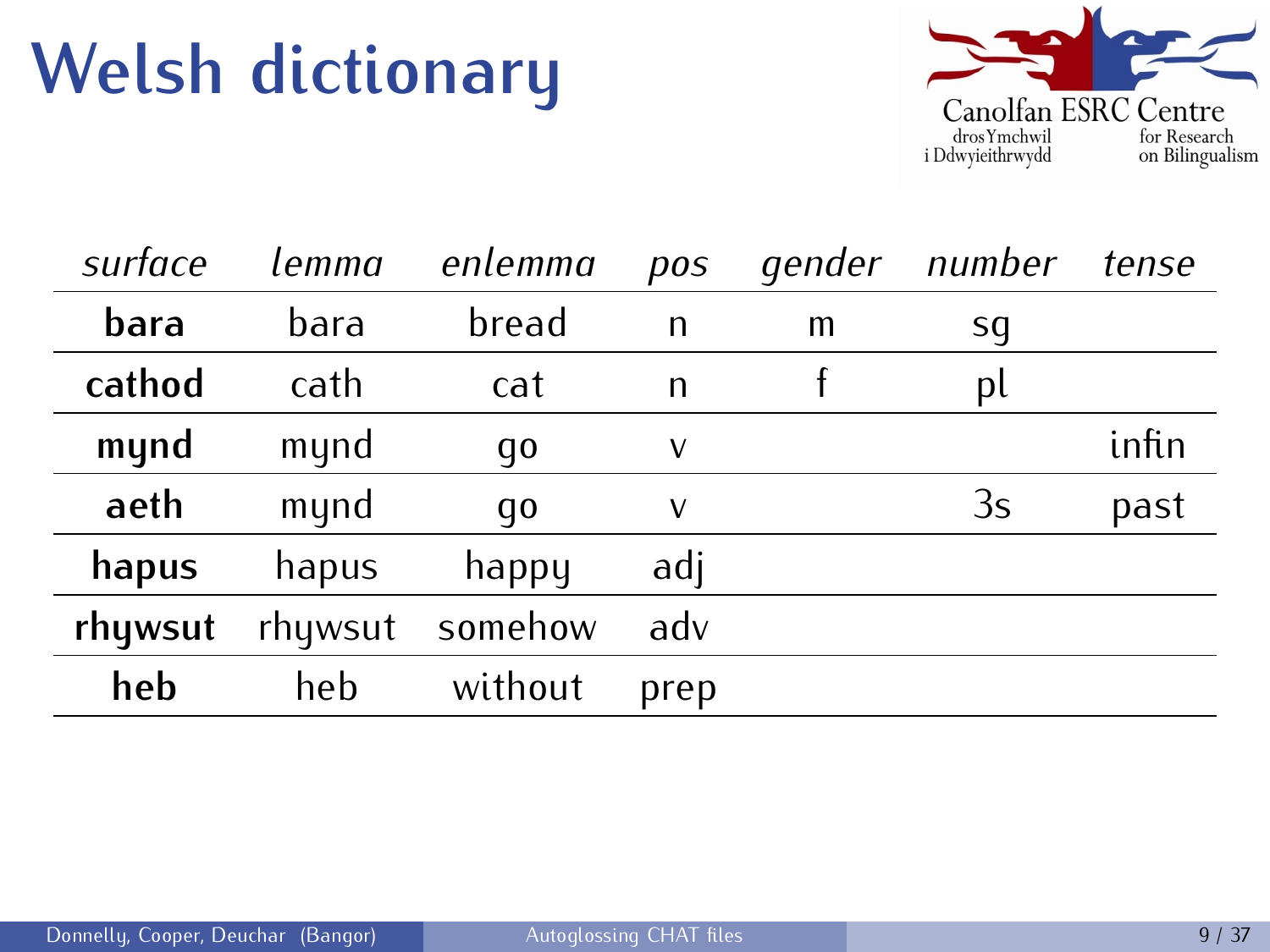### **Spanish dictionary**



| surface   | lemma   | enlemma | pos  | gender | number | tense |
|-----------|---------|---------|------|--------|--------|-------|
| perro     | perro   | doq     | n    | m      | sg     |       |
| canciones | canción | sonq    | n    |        | pl     |       |
| empezar   | empezar | start   | V    |        |        | infin |
| empieza   | empezar | start   | v    |        | 23s    | pres  |
| empieza   | empezar | start   | v    |        | 2s     | imper |
| rojo      | rojo    | red     | adj  | m      | sq     |       |
| rojas     | rojo    | red     | adj  |        | pl     |       |
| por       | por     | for     | prep |        |        |       |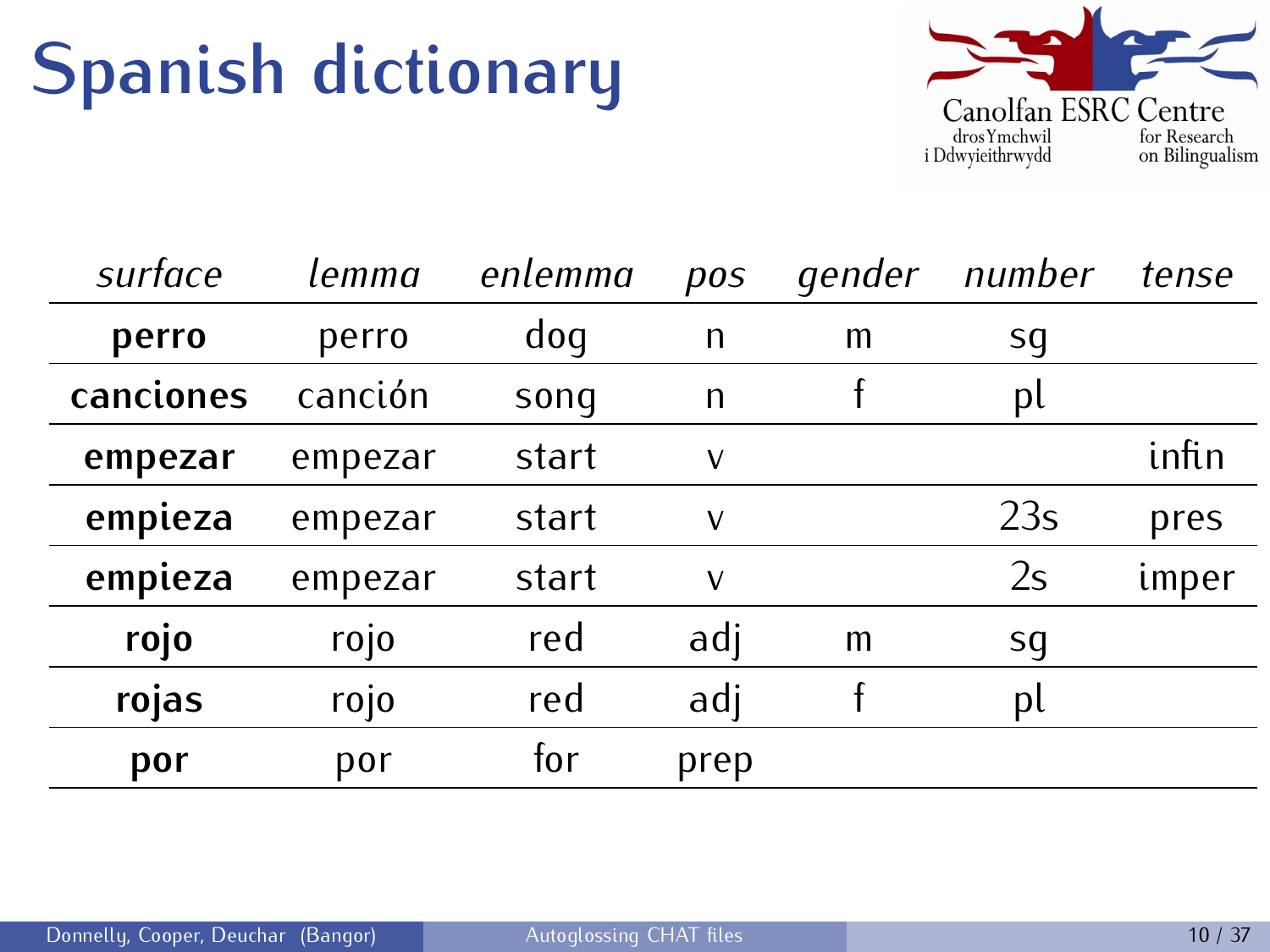

# The autoglossing process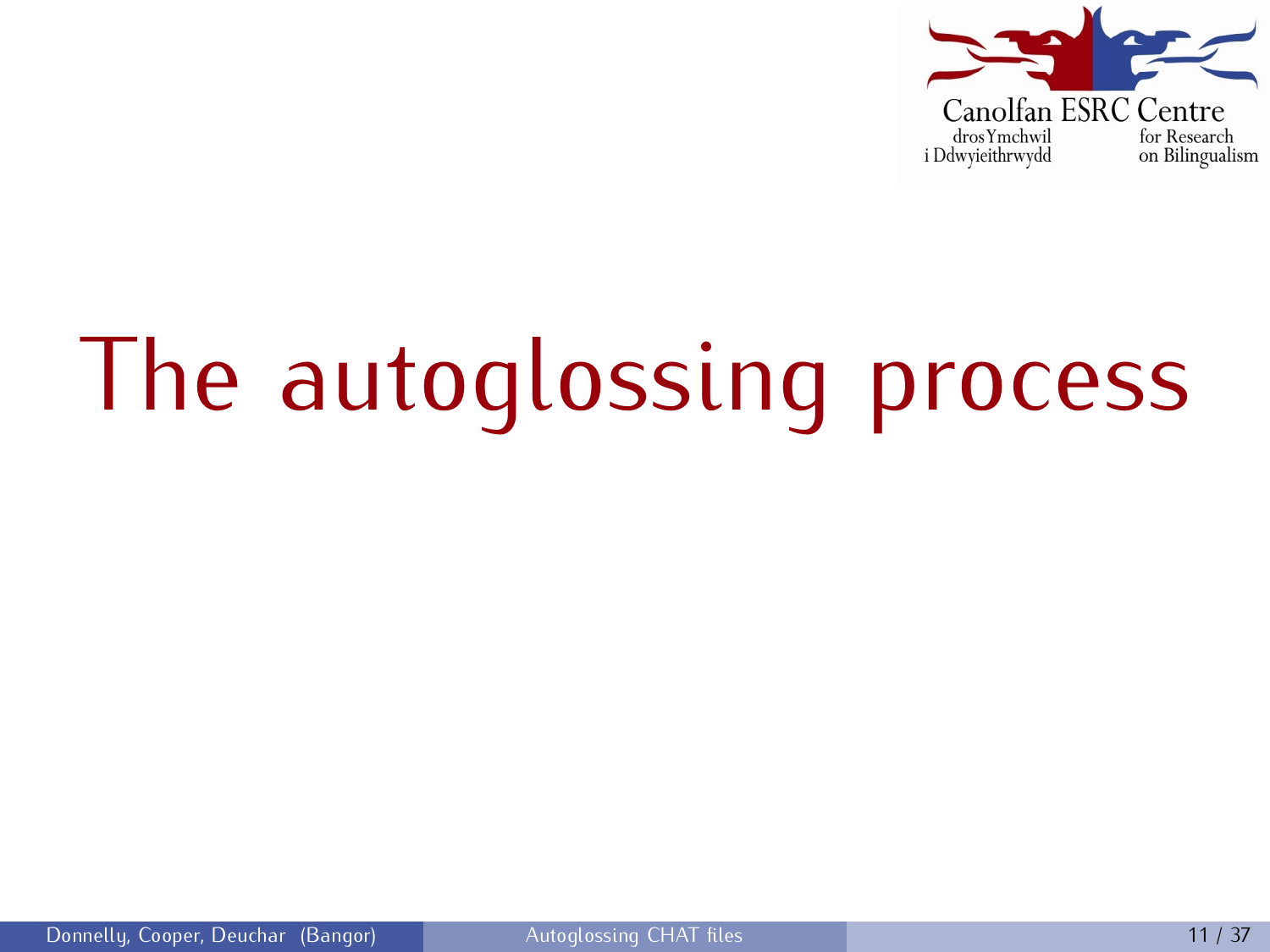# **Stages in the autoglossing process**



- **Stage 1** Import the unglossed file
- **Stage 2** Look up the words it contains
- **Stage 3** Disambiguate between alternatives for a word
- **Stage 4** Output the glossed file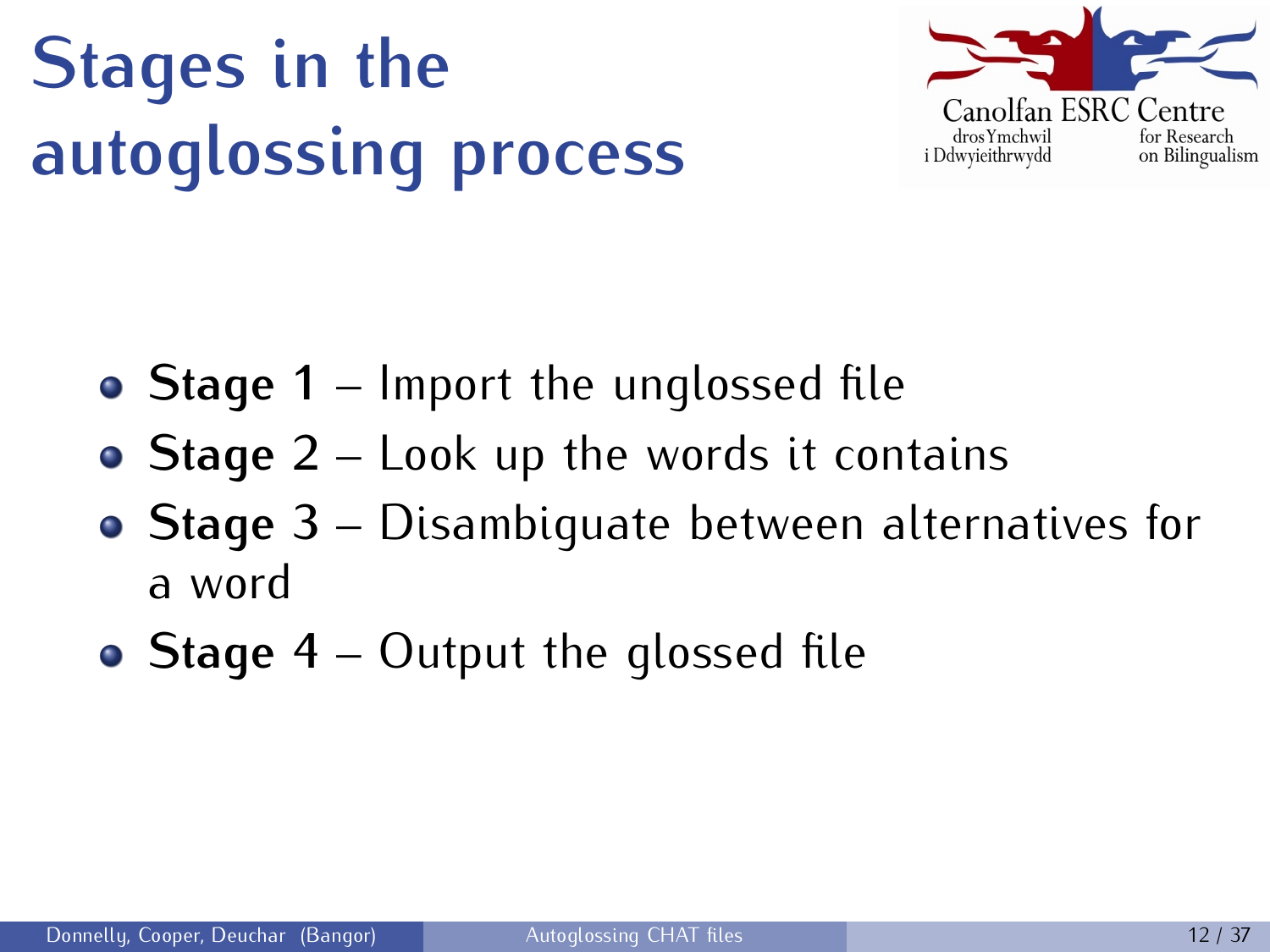# **Stage 1 Import the chat file**



- Read each line of the file into an utterances table
- Select the utterance and discard non-word material
- Split the resulting utterance into words
- Put them into a words table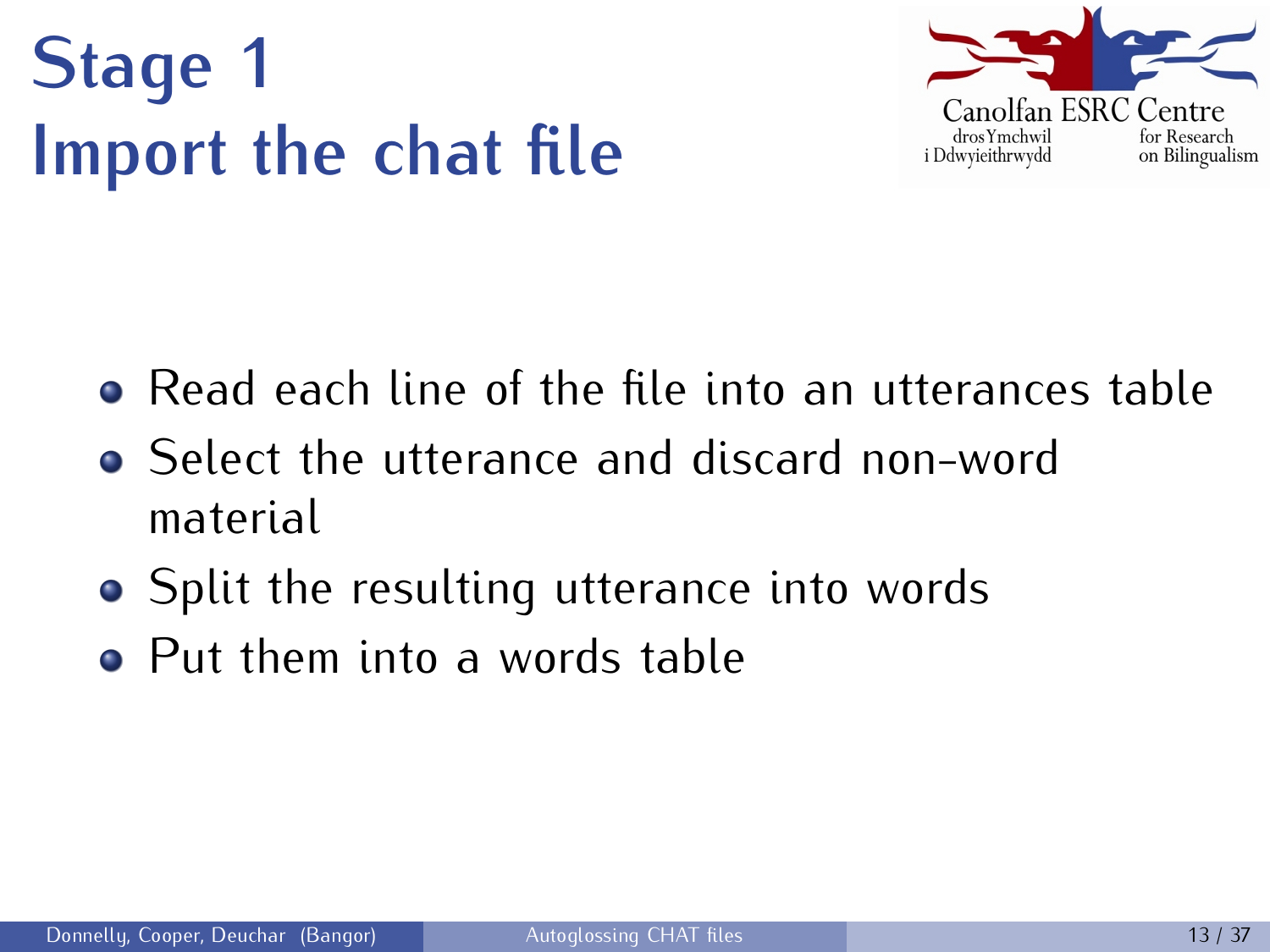### **Sample import**



*\*SOF:*  $\langle y \rangle$  *si*  $\rangle$  *[|]*  $\langle y \rangle$  *si* entra algún camión ahí *por ejemplo a dejar muebles o cualquier cosa . %snd:"sastre1" 11733 15321*

| <b>Speaker</b>        | *SOF                                                                                    |
|-----------------------|-----------------------------------------------------------------------------------------|
| <b>Utterance</b>      | y si entra algún camión ahí<br>por ejemplo a dejar muebles o<br>cualquier cosa.         |
| <b>Audio location</b> | %snd:"sastre1"_11733_15321                                                              |
| English               | And if some lorry goes in there,<br>for example, to leave off furniture<br>or whatever. |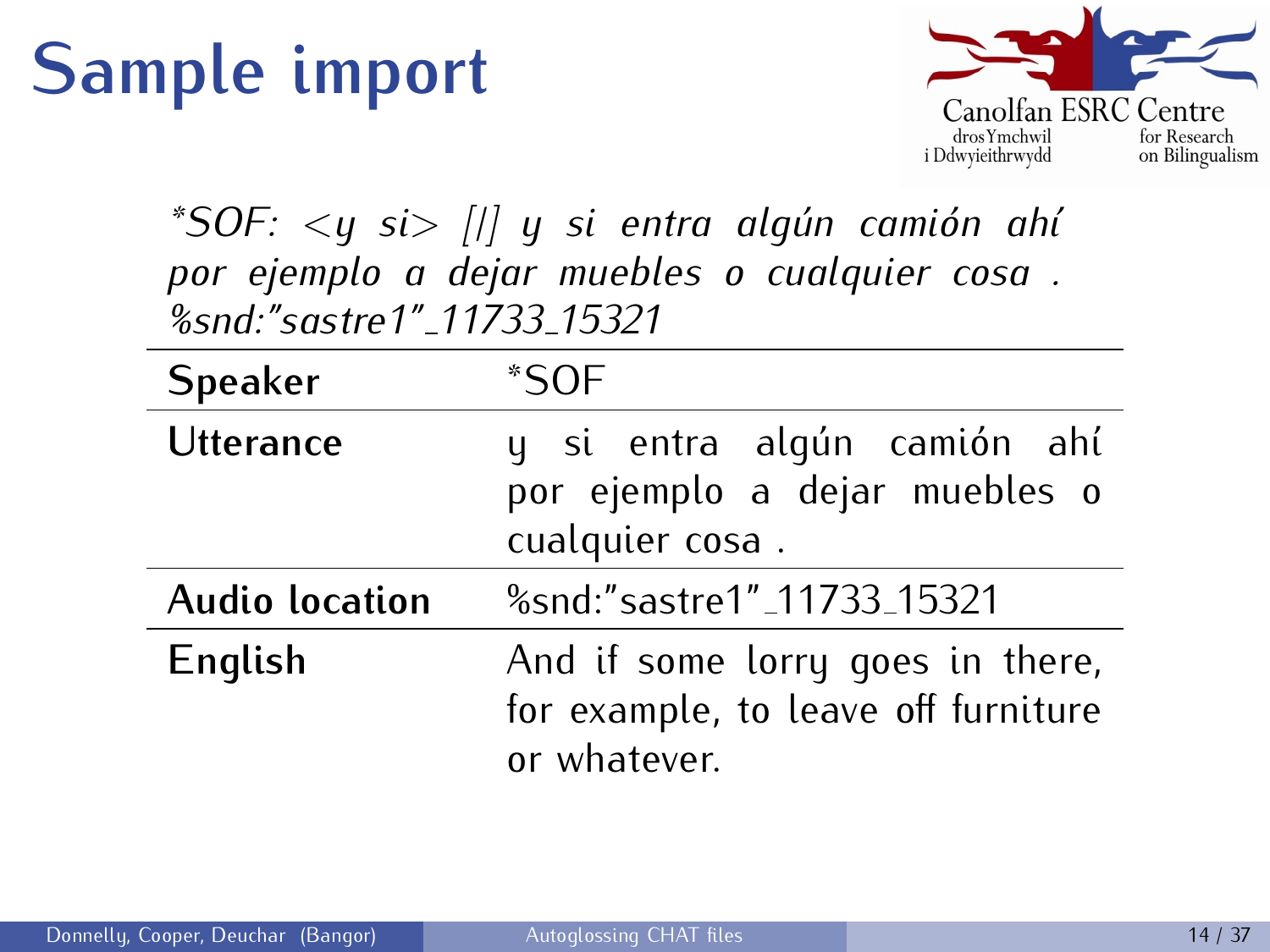#### **The words table**



|    | word id utterance id location |                 | surface      | lauto | com | speaker | langid |
|----|-------------------------------|-----------------|--------------|-------|-----|---------|--------|
| 43 |                               | lγ              |              |       |     | SOF     | 3      |
| 44 |                               |                 | 2 si         |       |     | SOF     | 3      |
| 45 |                               |                 | 3 entra      |       |     | SOF     | 3      |
| 46 |                               |                 | 4 algún      |       |     | SOF     | 3      |
| 47 | J.                            |                 | 5 camión     |       |     | SOF     | 3      |
| 48 | 7                             |                 | 6 ahí        |       |     | SOF     | 3      |
| 49 |                               |                 | 7 por        |       |     | SOF     | 3      |
| 50 |                               |                 | 8 ejemplo    |       |     | SOF     | 3      |
| 51 | 7                             | 9 a             |              |       |     | SOF     | 3      |
| 52 |                               |                 | 10 dejar     |       |     | SOF     | 3      |
| 53 |                               |                 | 11 muebles   |       |     | SOF     | 3      |
| 54 | 7                             | 12 <sub>0</sub> |              |       |     | SOF     | 3      |
| 55 |                               |                 | 13 cualquier |       |     | SOF     | 3      |
| 56 |                               |                 | $14$ cosa    |       |     | SOF     | 3      |
| 57 | 7                             | 15.             |              |       |     | SOF     | 999    |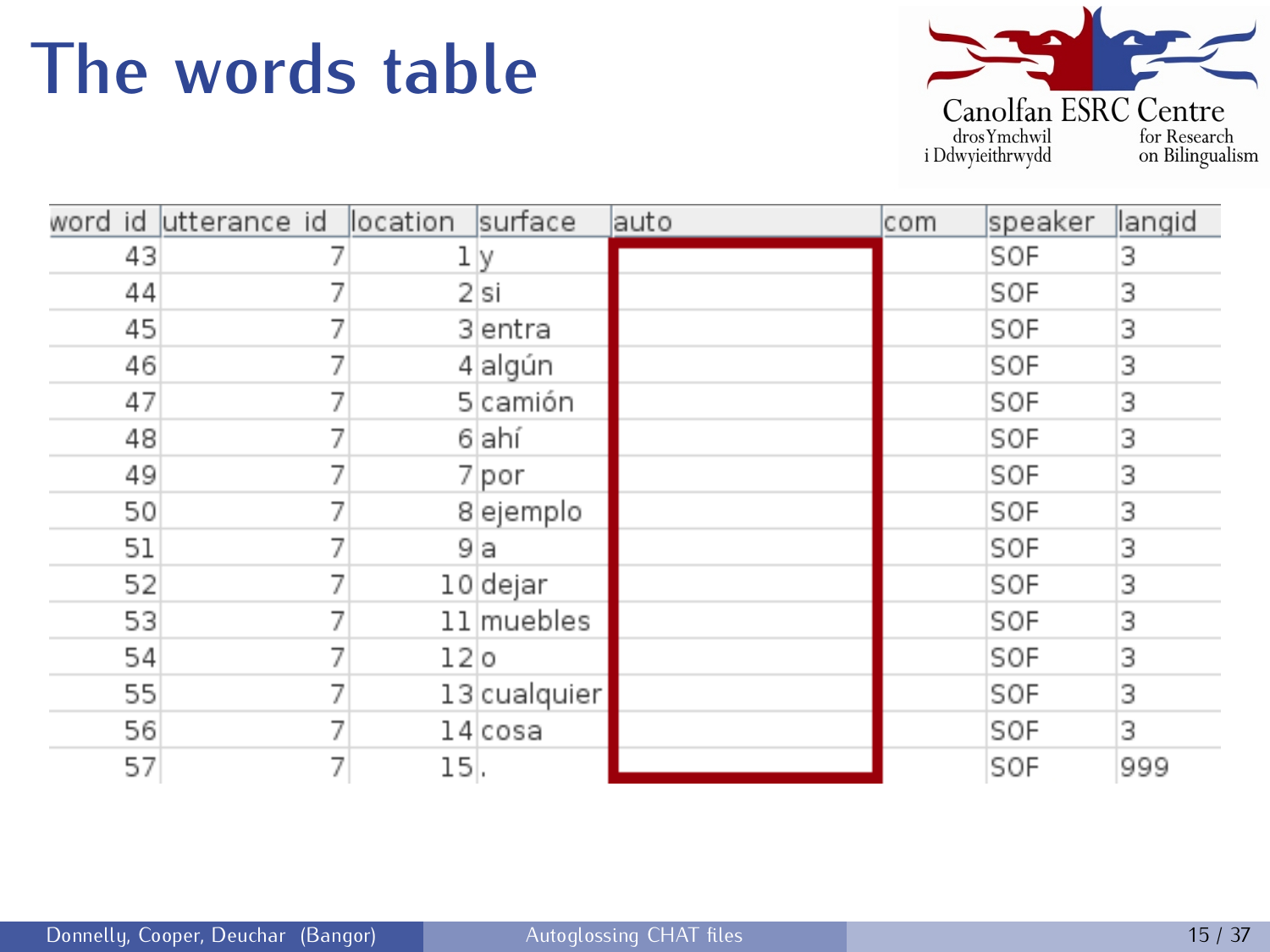# **Stage2 Dictionary lookup**



- Using the language tag, look up each word against the appropriate dictionary
- Do basic segmentation (e.g clitic pronouns in Spanish, verb-tenses in English, mutation in Welsh)
- Write out all the dictionary entries (readings) for that word
- Feed these to the constraint grammar parser for disambiguation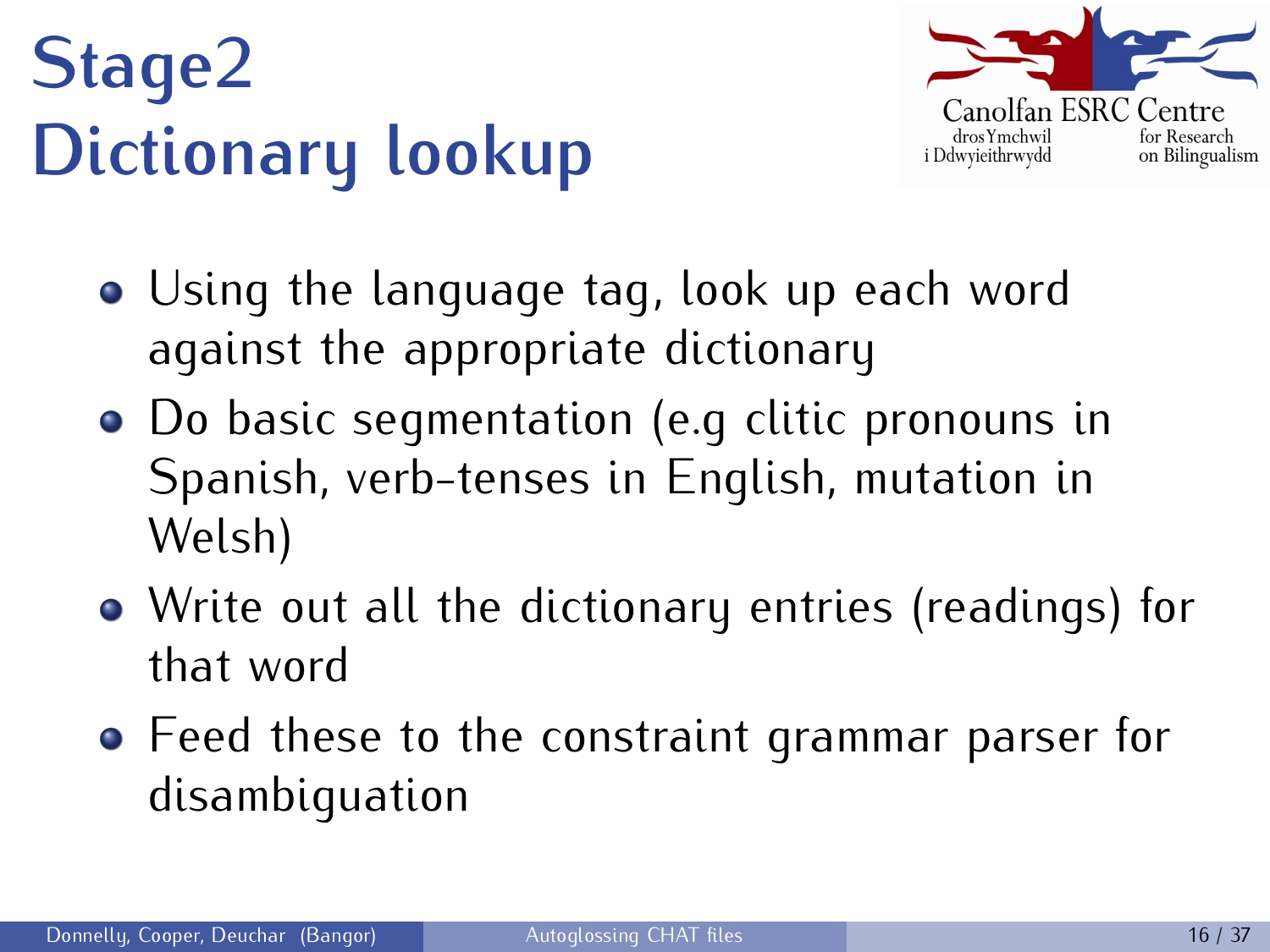#### **Constraint Grammar**



- Developed by Fred Karlsson in the 90s
- Third generation of the parser: **visl-cg3**
- Eckhard Bick, Tino Didriksen
- **•** Free (GPL) license
- **beta.visl.sdu.dk/constraint grammar.html**
- Easily-understood rules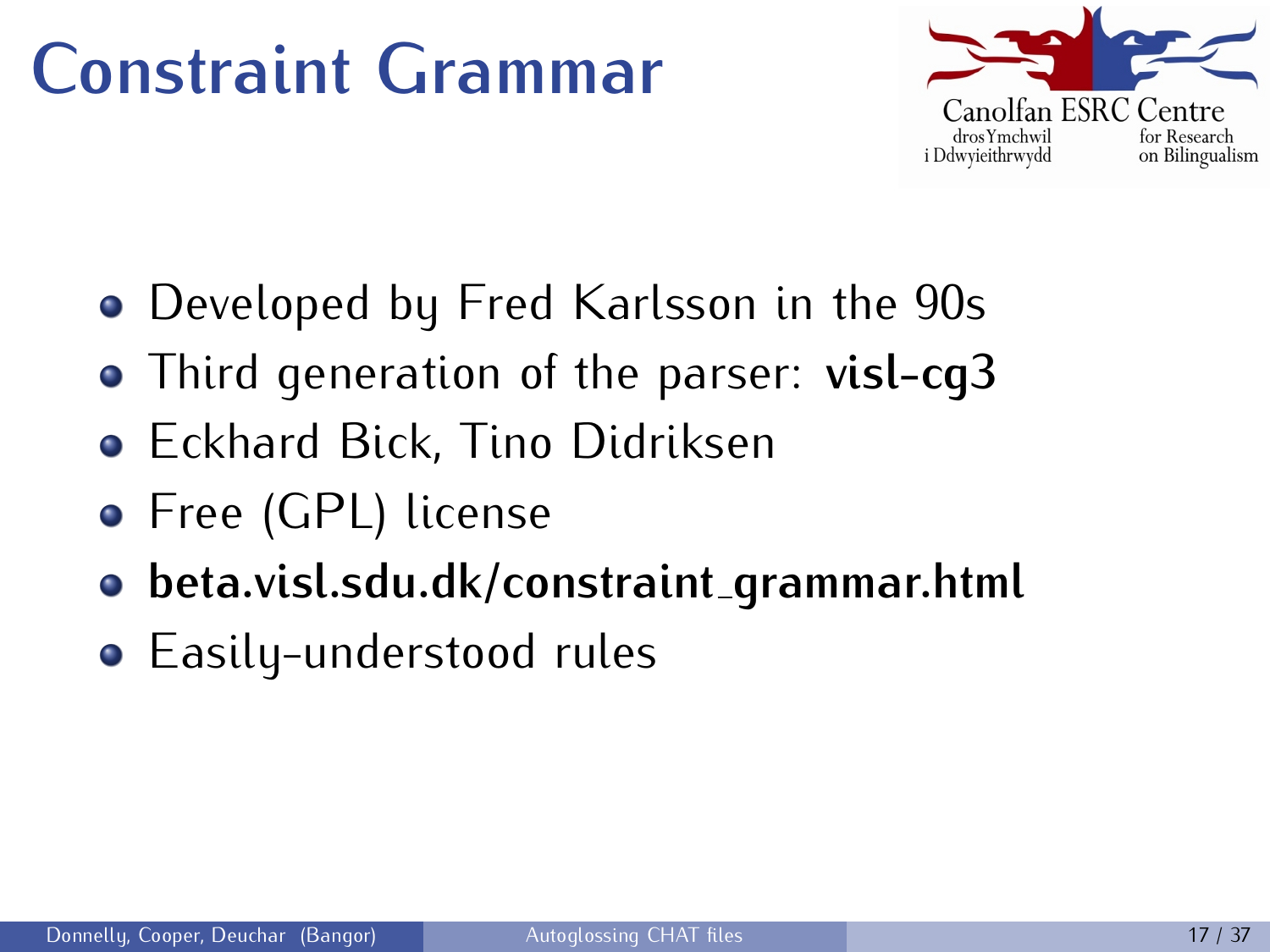# **Stage 3 Disambiguation**



#### **select (n) if (-1 (ord));**

- Choose the noun (**n**) reading if the first word to the left (**-1**) is an ordinal (**ord**)
- Welsh: *yr ail dro* (the second time)
- English: *the third man*
- Spanish: *el primer viaje* (the first journey)
- Verb readings for *dro*, *man* and *viaje* will be deleted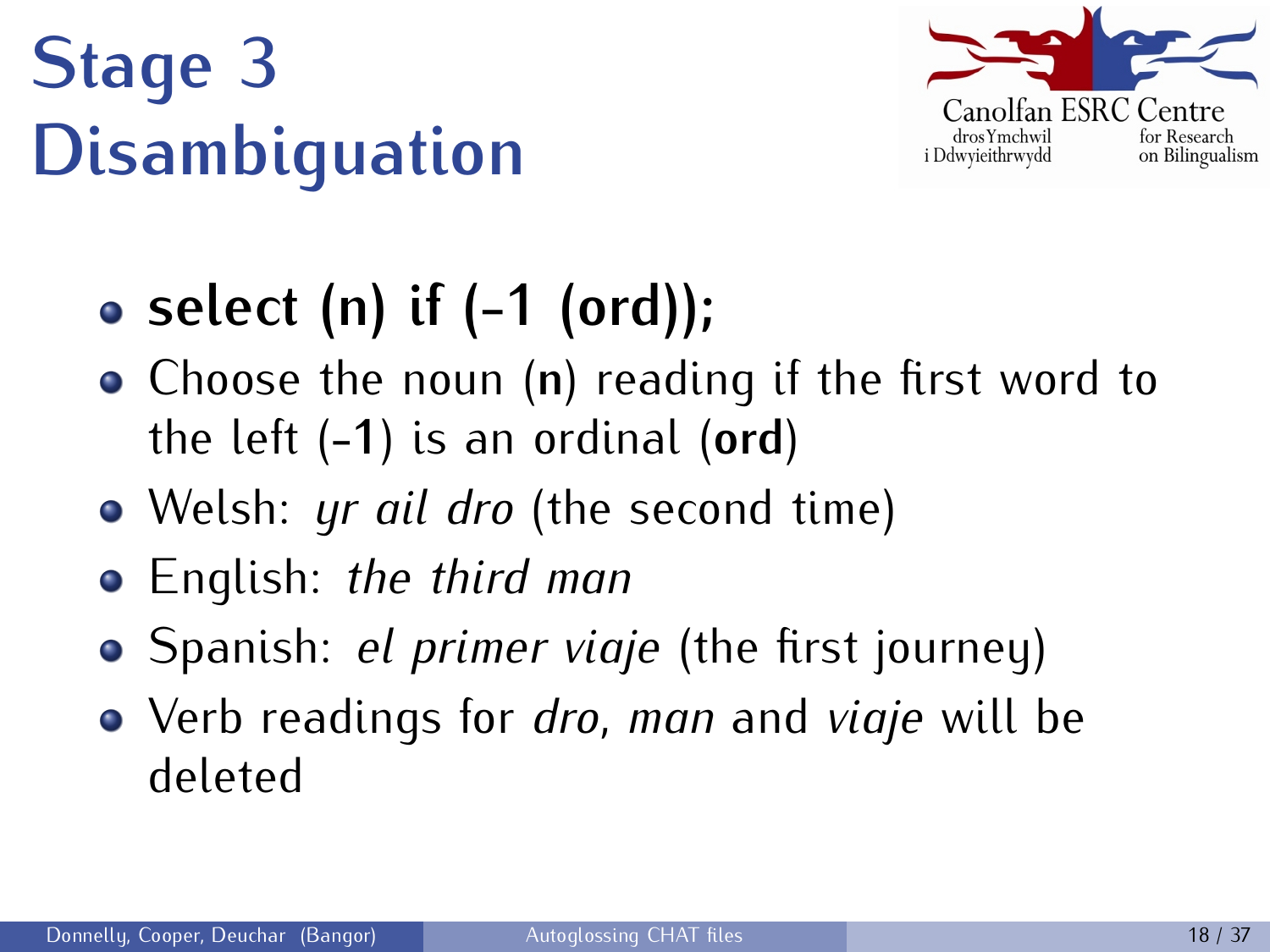## **Language-specific rules**



- Include that language's tag in the rule to constrain its application
- **select ([es] n) if (-1 ([es] ord));**
- Now applies only to Spanish: *el primer viaje*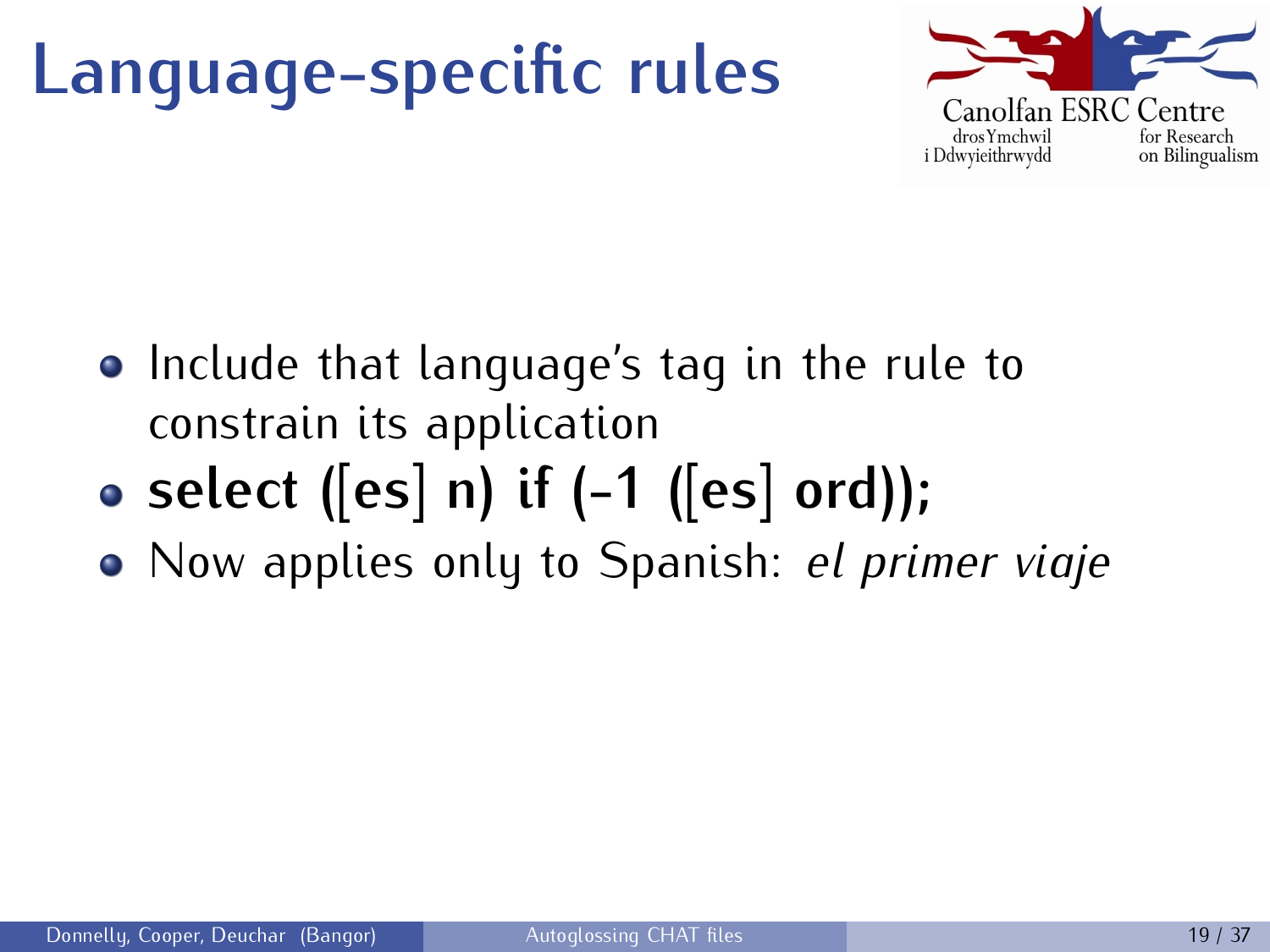### **Before disambiguation**



```
"<ddim>"
   "dim" {96,1} [cy] n m sg :nothing: [208789] + sm
    "dim" {96,1} [cy] adv :not: [204176] + sm
"<yn>"
    "yn" {96,2} [cy] stat :stative: [200654]
   "yn" {96,2} [cy] prep :in: [204430]
    "gan" {96,2} [cy] prep :with: [196964] + sm
"<gynnar>"
   "cynnar" {96,3} [cy] adj :early: [209212] + sm
"<iawn>"
   "iawn" {96,4} [cy] adv :OK: [207540]
    "iawn" {96,4} [cy] adv :very: [203775]
```
*(Patagonia corpus, Patagonia1)*

"*not very early*"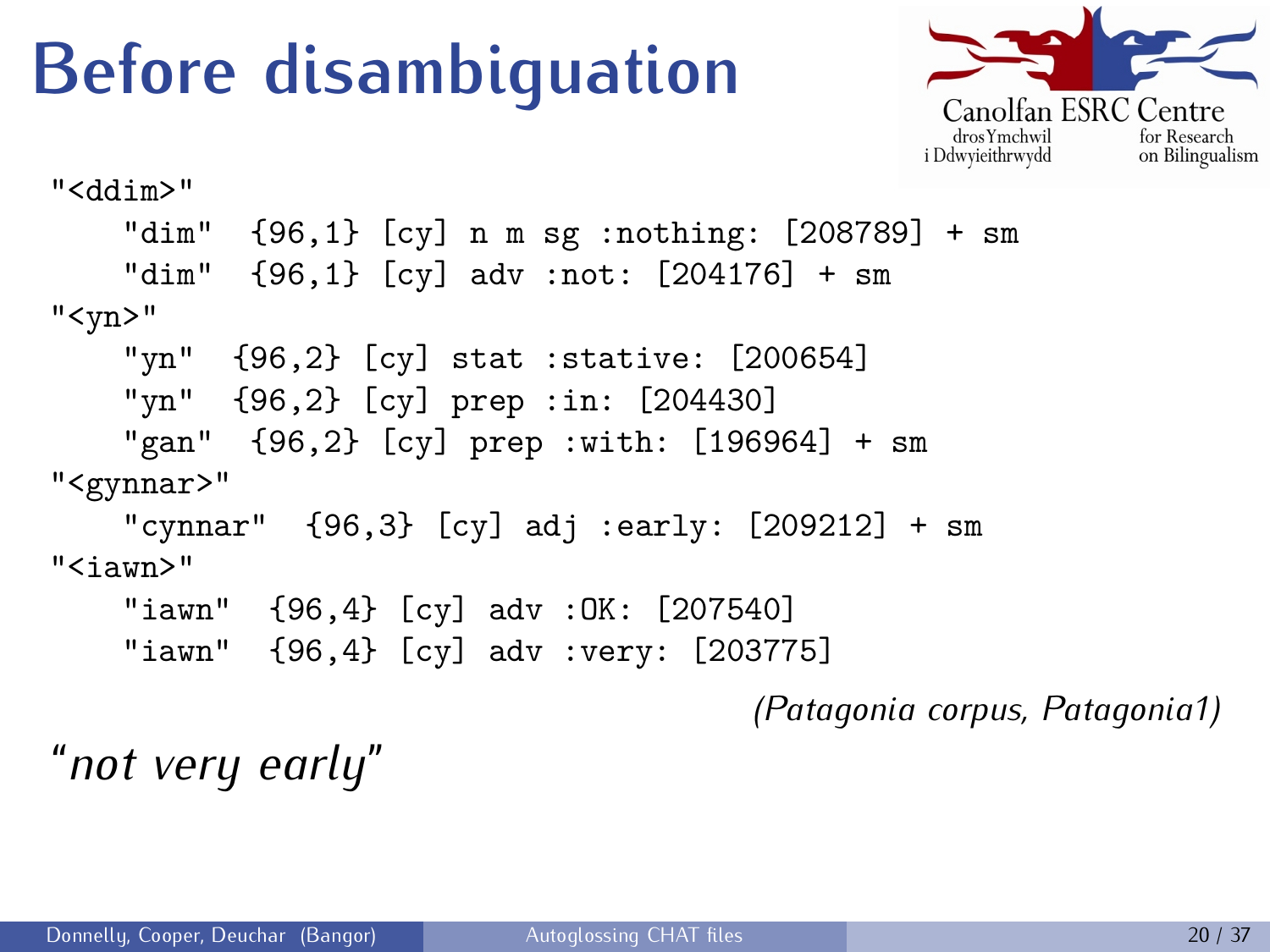### **After disambiguation**



```
"<ddim>"
    "dim" {96,1} [cy] adv :not: [204176] + sm
"<yn>"
    "yn" {96,2} [cy] stat :stative: [200654]
"<gynnar>"
    "cynnar" {96,3} [cy] adj :early: [209212] + sm
"<iawn>"
    "iawn" {96,4} [cy] adv :very: [203775]
                                        (Patagonia corpus, Patagonia1)
```
"*not very early*"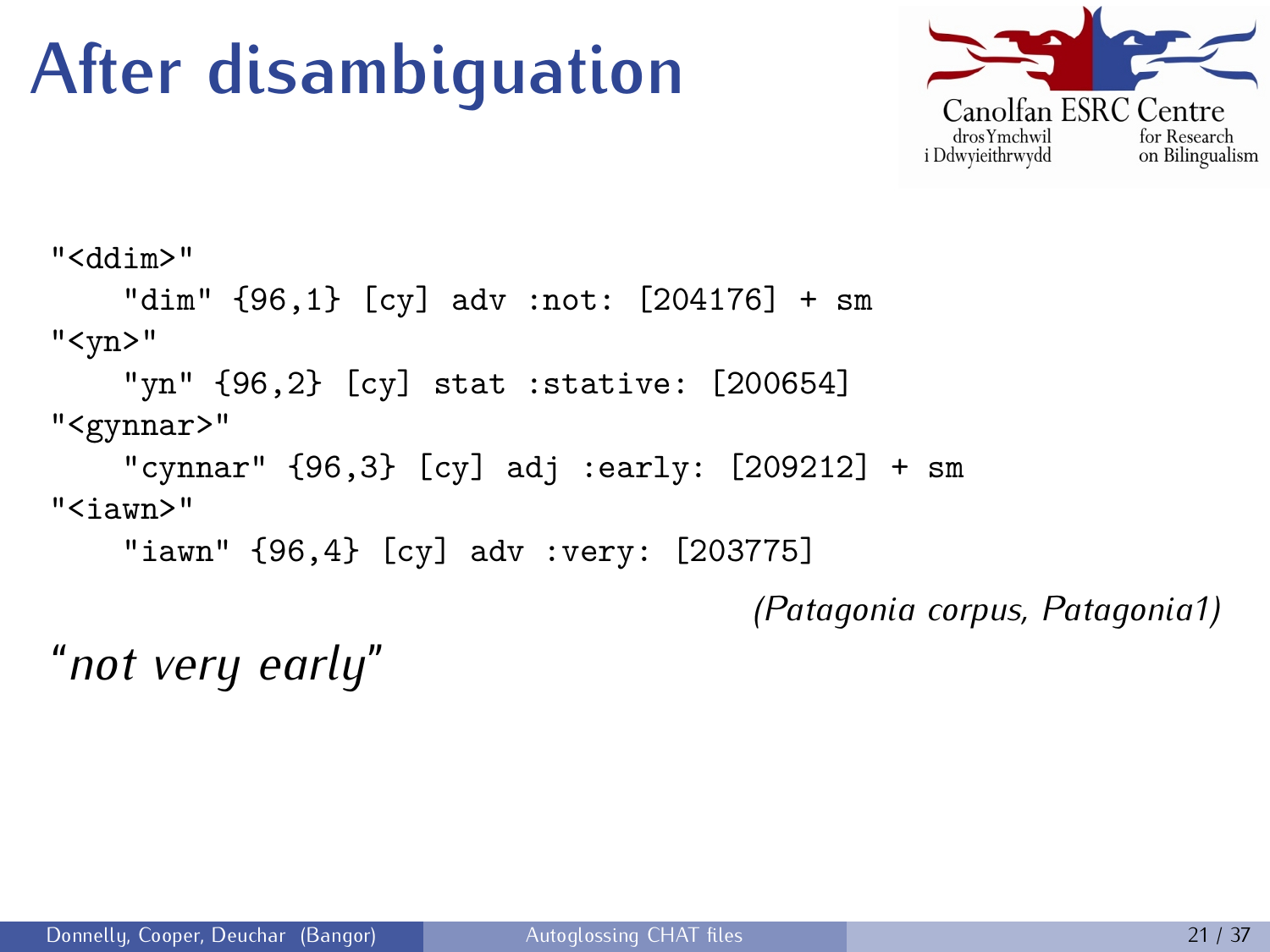# **Stage 4 Output the glossed file**



- Read the disambiquated constraint grammar output
- Insert each lexeme and its part-of-speech tags into the words table
- Use the utterances and words tables to write out an autoglossed file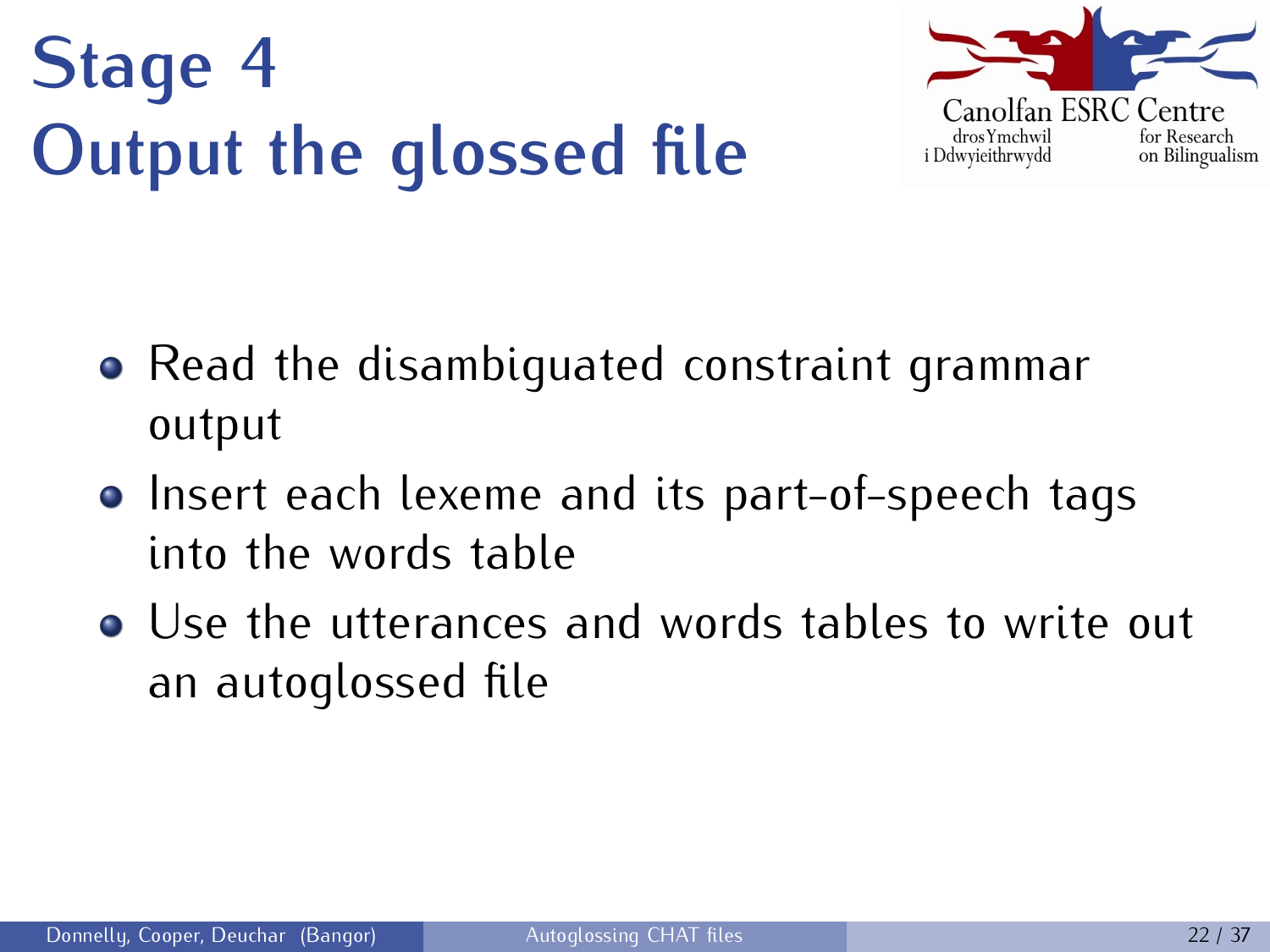#### **The words table**



|    | word id utterance id location |                 | surface      | lauto | com | speaker | langid |
|----|-------------------------------|-----------------|--------------|-------|-----|---------|--------|
| 43 |                               | lγ              |              |       |     | SOF     | 3      |
| 44 |                               |                 | 2 si         |       |     | SOF     | 3      |
| 45 |                               |                 | 3 entra      |       |     | SOF     | 3      |
| 46 |                               |                 | 4 algún      |       |     | SOF     | 3      |
| 47 | J.                            |                 | 5 camión     |       |     | SOF     | 3      |
| 48 | 7                             |                 | 6 ahí        |       |     | SOF     | 3      |
| 49 |                               |                 | 7 por        |       |     | SOF     | 3      |
| 50 |                               |                 | 8 ejemplo    |       |     | SOF     | 3      |
| 51 | 7                             | 9 a             |              |       |     | SOF     | 3      |
| 52 |                               |                 | 10 dejar     |       |     | SOF     | 3      |
| 53 |                               |                 | 11 muebles   |       |     | SOF     | 3      |
| 54 | 7                             | 12 <sub>0</sub> |              |       |     | SOF     | 3      |
| 55 |                               |                 | 13 cualquier |       |     | SOF     | 3      |
| 56 |                               |                 | $14$ cosa    |       |     | SOF     | 3      |
| 57 | 7                             | 15.             |              |       |     | SOF     | 999    |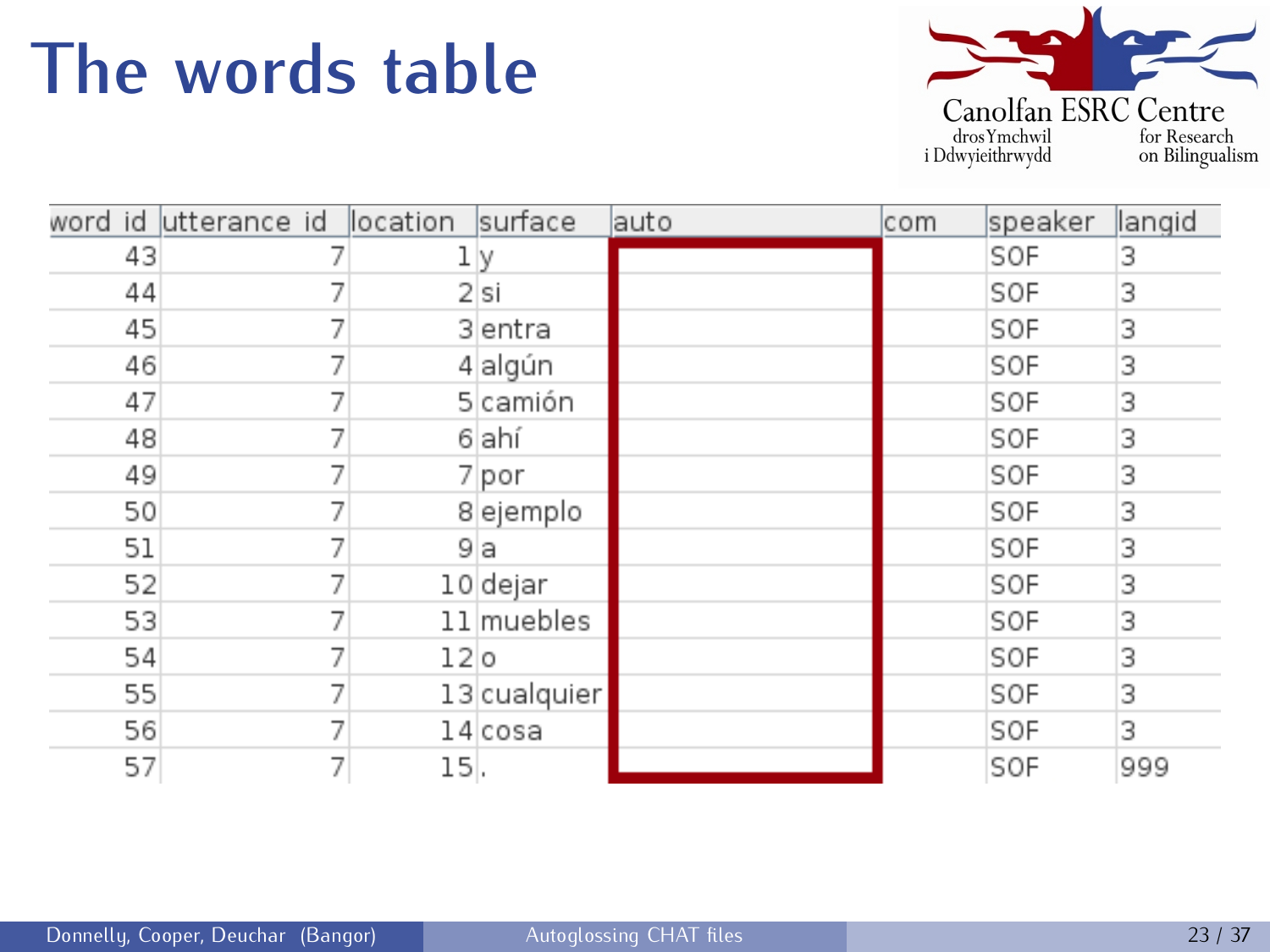### **The words table – glossed**



|    | word id utterance id location |                 | surface   | lauto                           | com | speaker | llangid |
|----|-------------------------------|-----------------|-----------|---------------------------------|-----|---------|---------|
| 43 |                               | lγ              |           | and.CON                         |     | SOF     | 3       |
| 44 |                               |                 | 2 si      | if.CONJ                         |     | SOF     | 3       |
| 45 |                               |                 | 3 entra   | enter.V.2S.IMPER                |     | SOF     | 3       |
| 46 |                               |                 | 4 algún   | some.ADJ.M.SG                   |     | SOF     | 3       |
| 47 |                               |                 | 5 camión  | lorry.N.M.SG                    |     | SOF     | 3       |
| 48 |                               |                 | 6 ahí     | there.ADV                       |     | SOF     | 3       |
| 49 |                               |                 | 7 por     | for.PREP                        |     | SOF     | 3       |
| 50 |                               |                 | 8 ejemplo | example.N.M.SG                  |     | SOF     | 3       |
| 51 |                               | 9 a             |           | to.PREP                         |     | SOF     | 3       |
| 52 |                               |                 | 10 dejar  | leave.V.INFIN                   |     | SOF     | 3       |
| 53 |                               |                 |           | 11 muebles furniture.N.M.PL     |     | SOF     | 3       |
| 54 |                               | 12 <sub>0</sub> |           | or.CONI                         |     | SOF     | 3       |
| 55 |                               |                 |           | 13 cualquier whatever.ADJ.MF.SG |     | SOF     | 3       |
| 56 |                               |                 | 14 cosa   | thing.N.F.SG                    |     | SOF     | 3       |
| 57 |                               | 15.             |           |                                 |     | SOF     | 999     |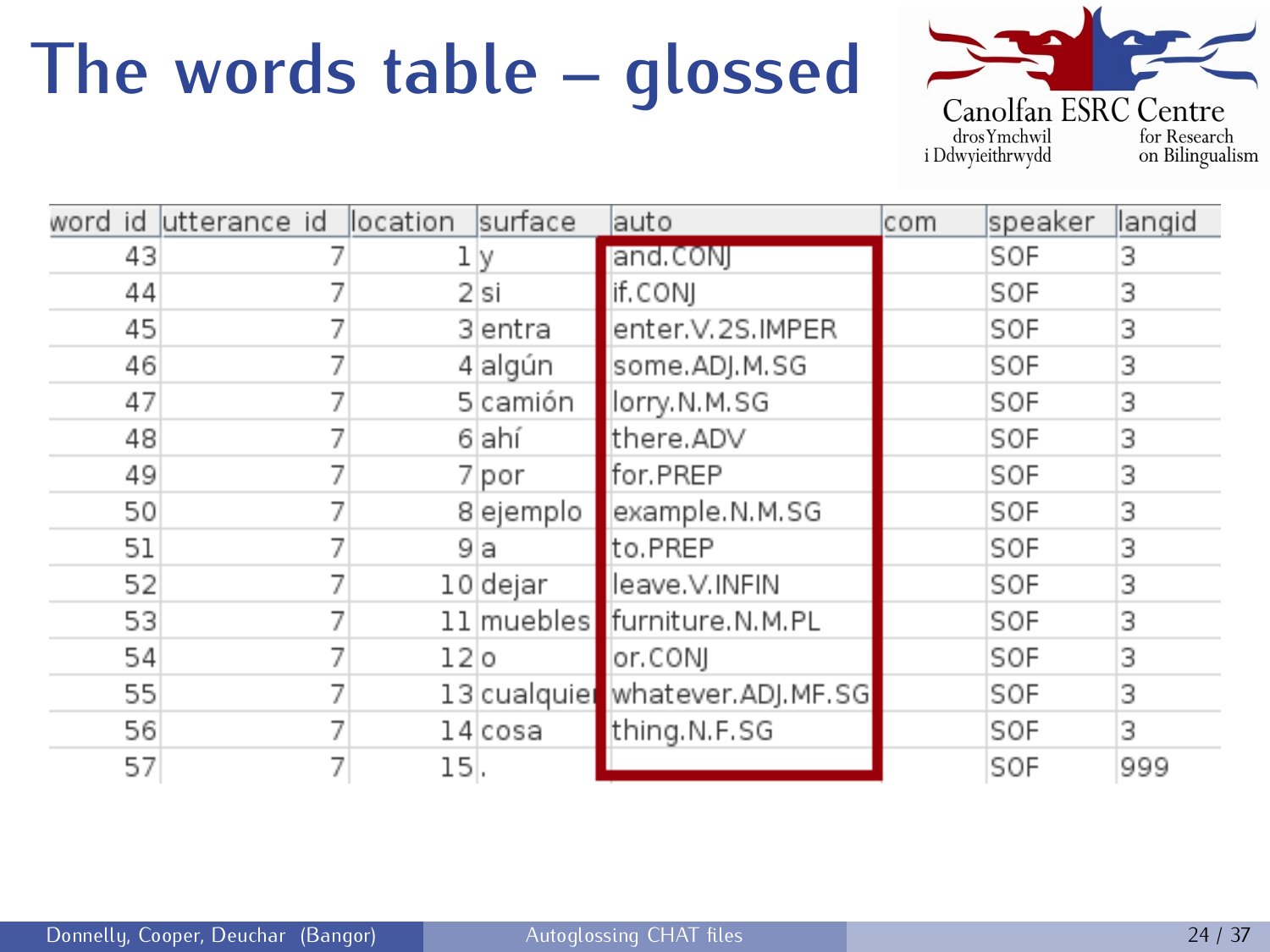

# Evaluation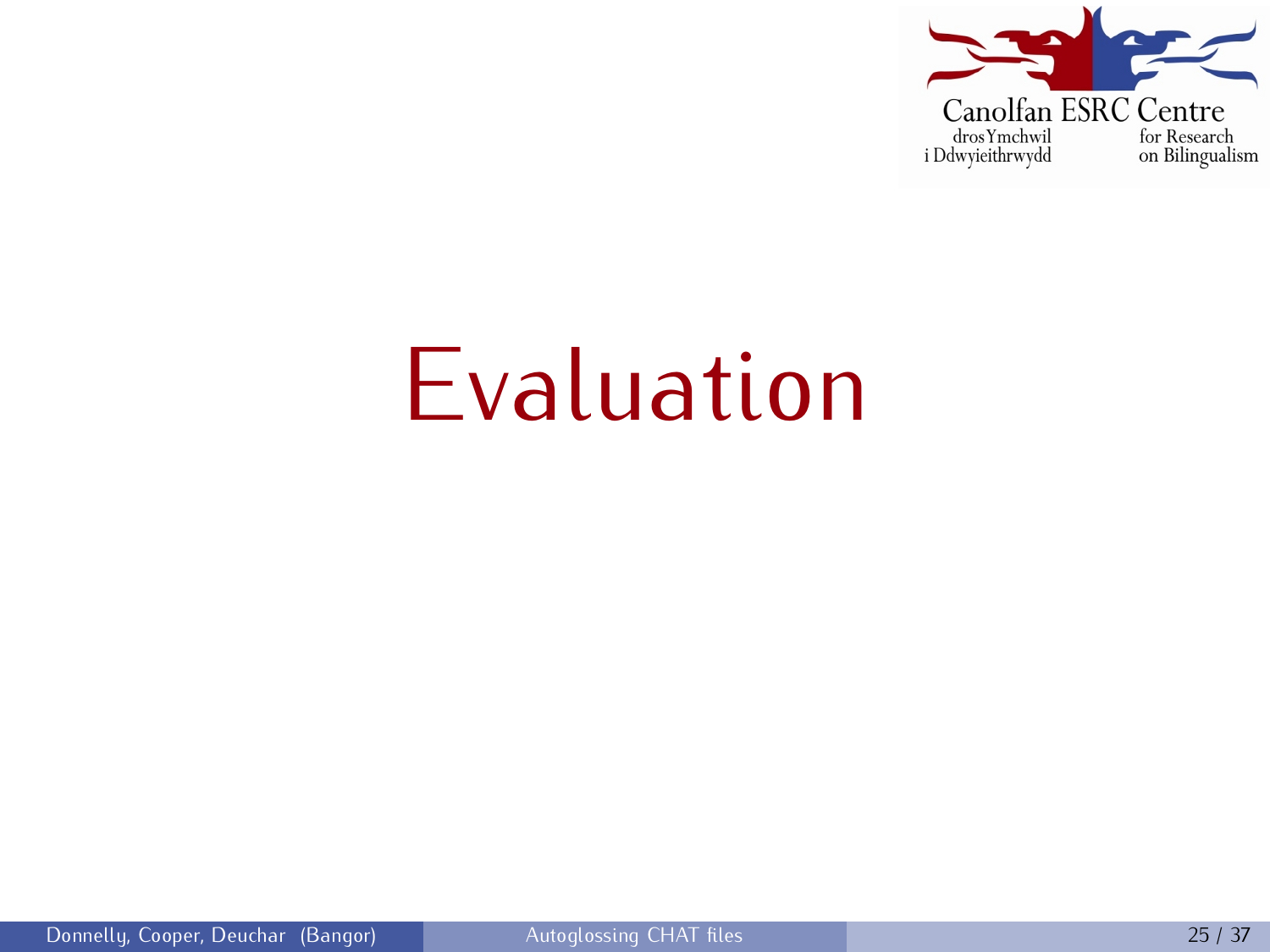### **Speed**



- 900-1100 words per minute
- 1 minute to autogloss 5 minutes of speech
- Siarad: 500,000 words in 8h27m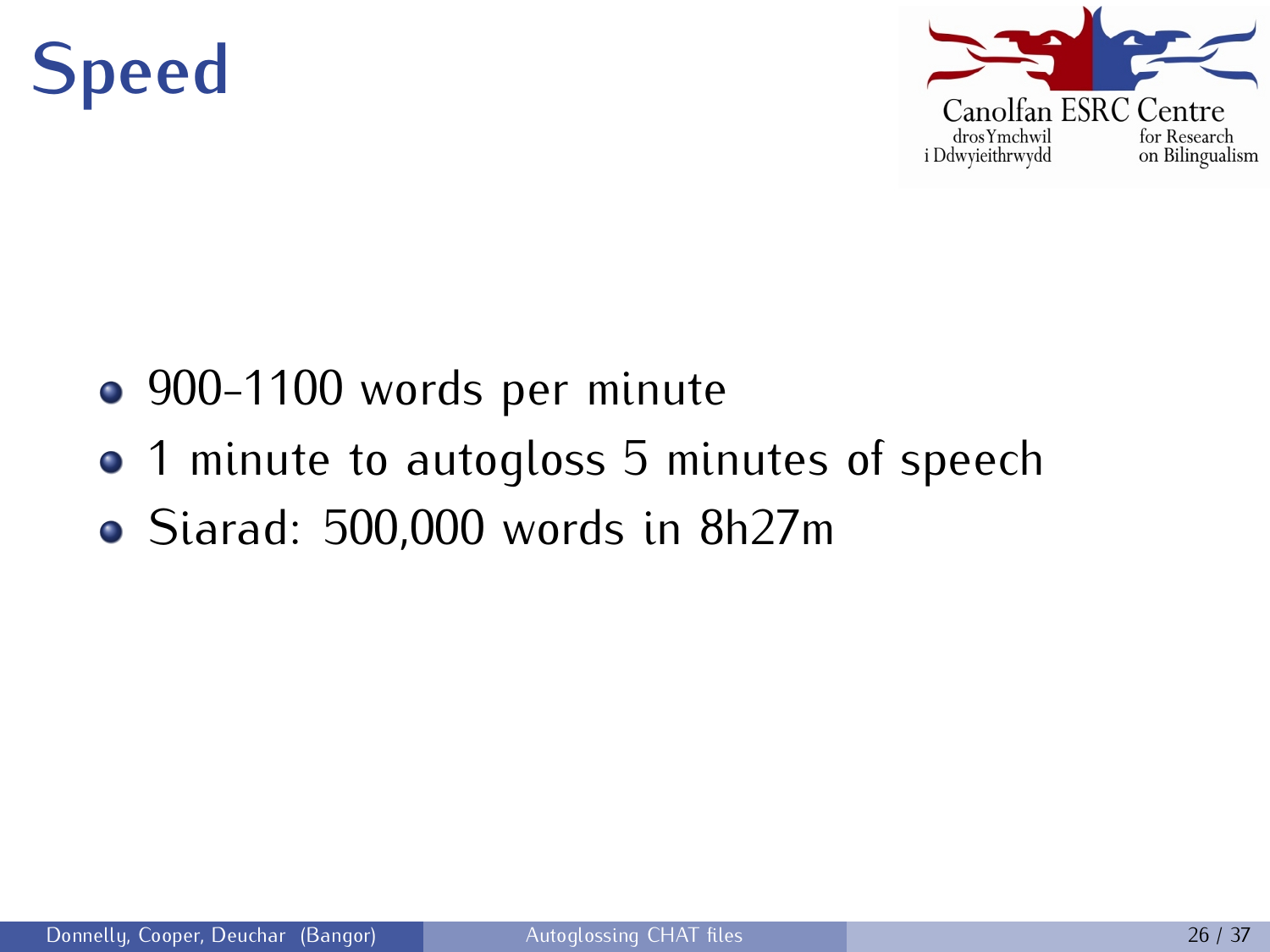## **Comparison with other methods**



- Spanish MOR glosser (part of the CLAN suite)
- Welsh manual (human) glossing
- Two sample files from each corpus glossed using both methods
- Aligned and then inspected manually
- Typos or missing lexemes not counted as errors
- Names omitted from consideration
- Full data-bundle available for download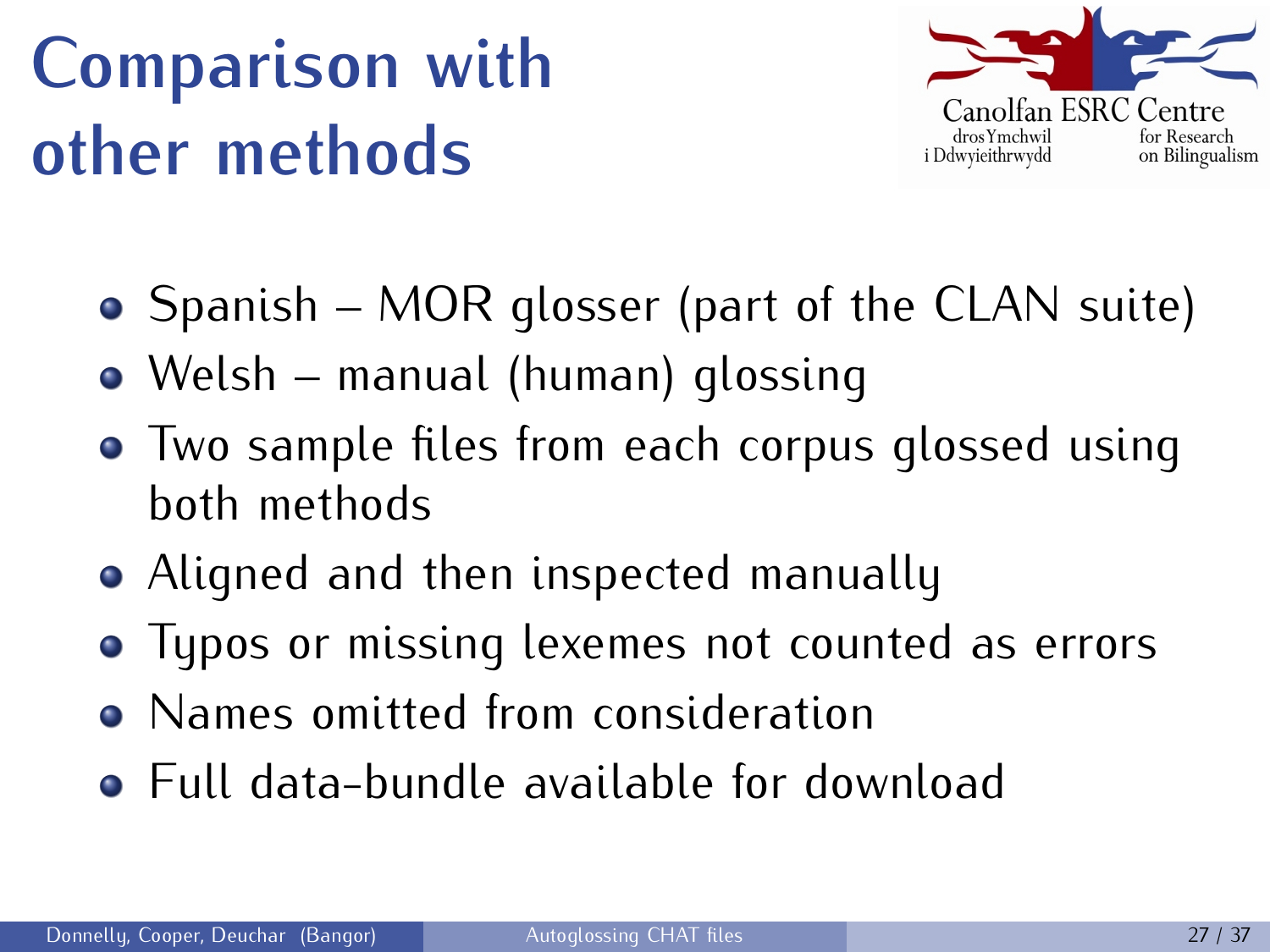## **Comparison between autoglosser and MOR**



| utterance id location langid |        | surface | lauto                            | lmor                   |
|------------------------------|--------|---------|----------------------------------|------------------------|
| 922                          | l spa  | eso     | that.PRON.DEM.NT.SG              | pro:dem eso=that one   |
| 922                          | 2 spa  | es      | be.V.23S.PRES                    | vpresjse-3S&PRES=be    |
| 922                          | 3 spa  | Ιo      | the.DET.DEF.NT.SG                | pro:per:1 lo=him       |
| 922                          | 4 spa  | que     | that.PRON.REL                    | rel que=that           |
| 922                          | 5 spa  | quería  | want.V.13S.IMPERF                | vpas quere-13S=want    |
| 922                          | 6 spa  | algo    | something.PRON.M.SG              | pro:dem algo=something |
| 922                          | 7 spa  | que     | that.CONJ                        | rel que=that           |
| 922                          | 8 spa  | se      | self.PRON.REFL.MF.23SP           | pro:refl se=itself     |
| 922                          | 9 spa  |         | pareciera seem.V.13S.SUBJ.IMPERF | vpsub parece-13S=seem  |
| 922                          | 10 spa | pero    | but.CONJ                         | conj pero=but          |
| 922                          | 11 spa | que     | that.CONJ                        | rel que=that           |
| 922                          | 12999  |         |                                  |                        |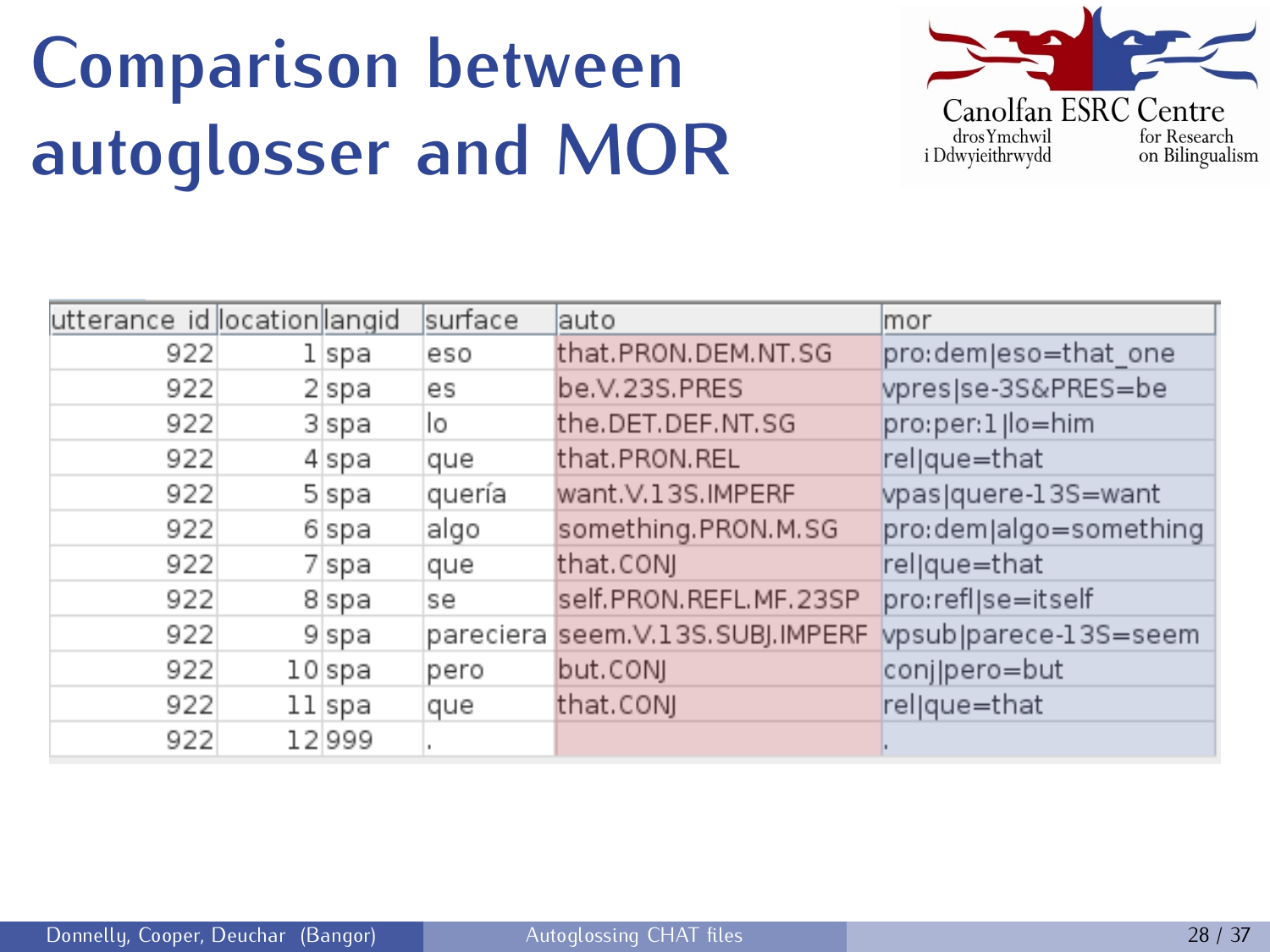

Tested on *Herring11*, *Sastre5*

-

• 8,039 tokens, 1,638 types (TTR: 0.20)

| Language mix   |     |  |  |  |
|----------------|-----|--|--|--|
| <b>Spanish</b> | 88% |  |  |  |
| English        | 9%  |  |  |  |
| indeterminate  | 3%  |  |  |  |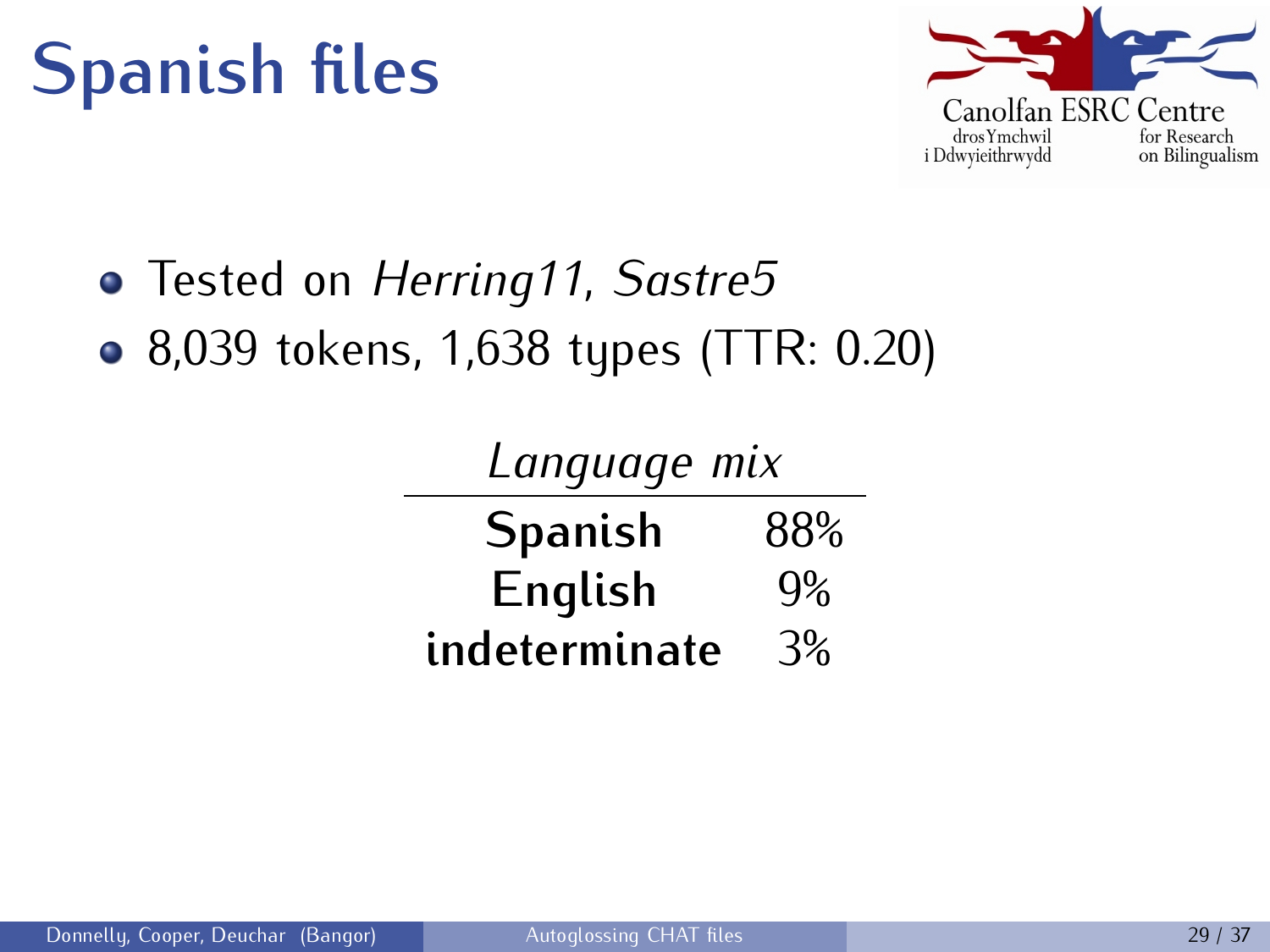

Tested on *Stammers7*, *Stammers9*

 $\overline{\phantom{0}}$ 

• 9,454 tokens, 1,376 types (TTR: 0.15)

| Language mix  |     |  |  |  |
|---------------|-----|--|--|--|
| Welsh         | 87% |  |  |  |
| English       | 2%  |  |  |  |
| indeterminate | 11% |  |  |  |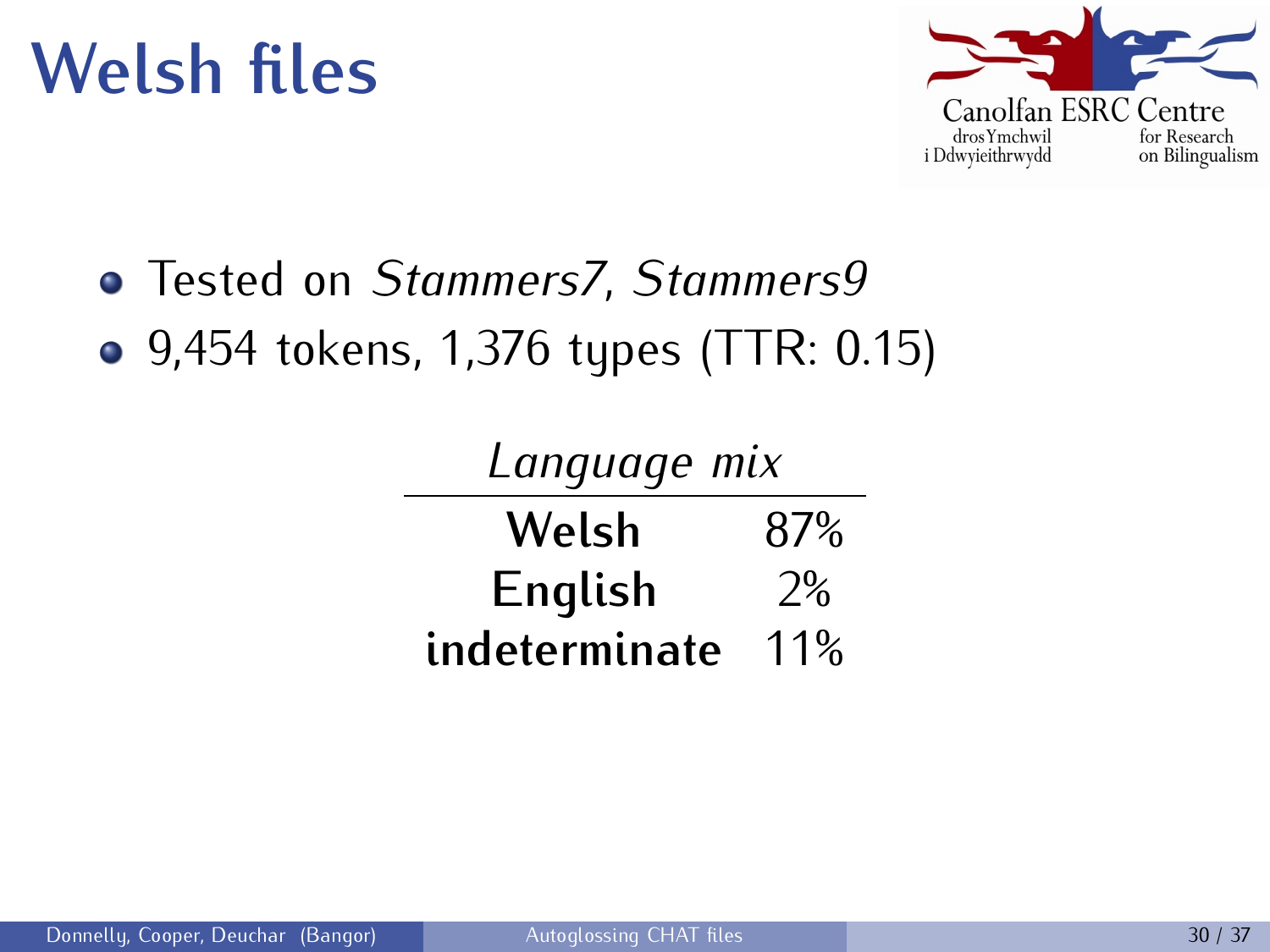# **Comparison with MOR glossing (Spanish)**



# *Autoglosser MOR* **Coverage** 96.9% 95.7% **Accuracy** 97.4%\* 97.6%†

*\* wrong lexeme 0.7%, wrong POS 0.2%, ambiguous 1.7%* † *wrong lexeme 1.6%, wrong POS 0.7%, ambiguous 0.1%*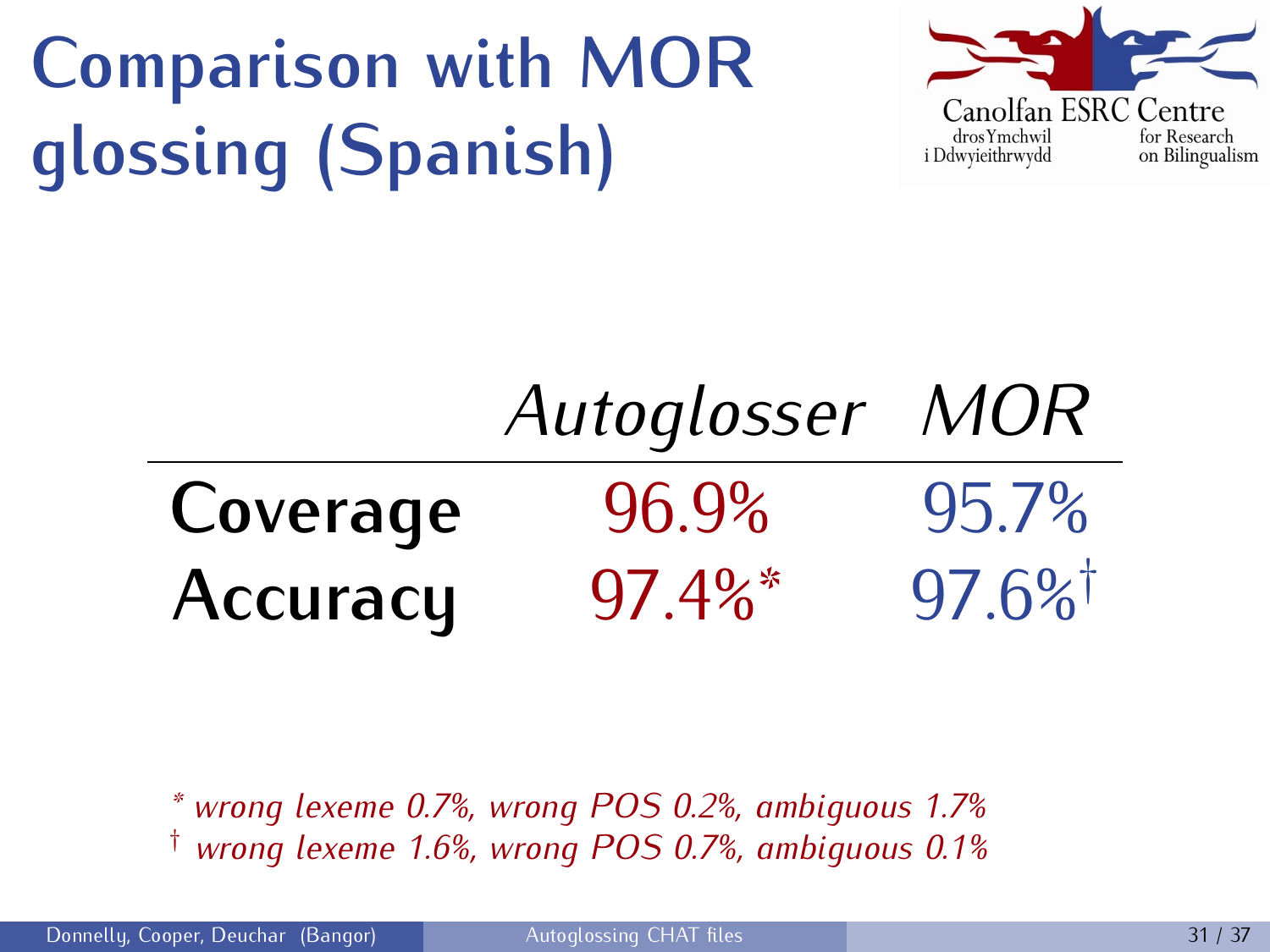# **Comparison with manual glossing (Welsh)**



# *Autoglosser Human* **Coverage** 98.3% 99.9% **Accuracy** 97.9%\* 99.9%

*\* wrong lexeme 0.7%, wrong POS 0.1%, ambiguous 1.4%*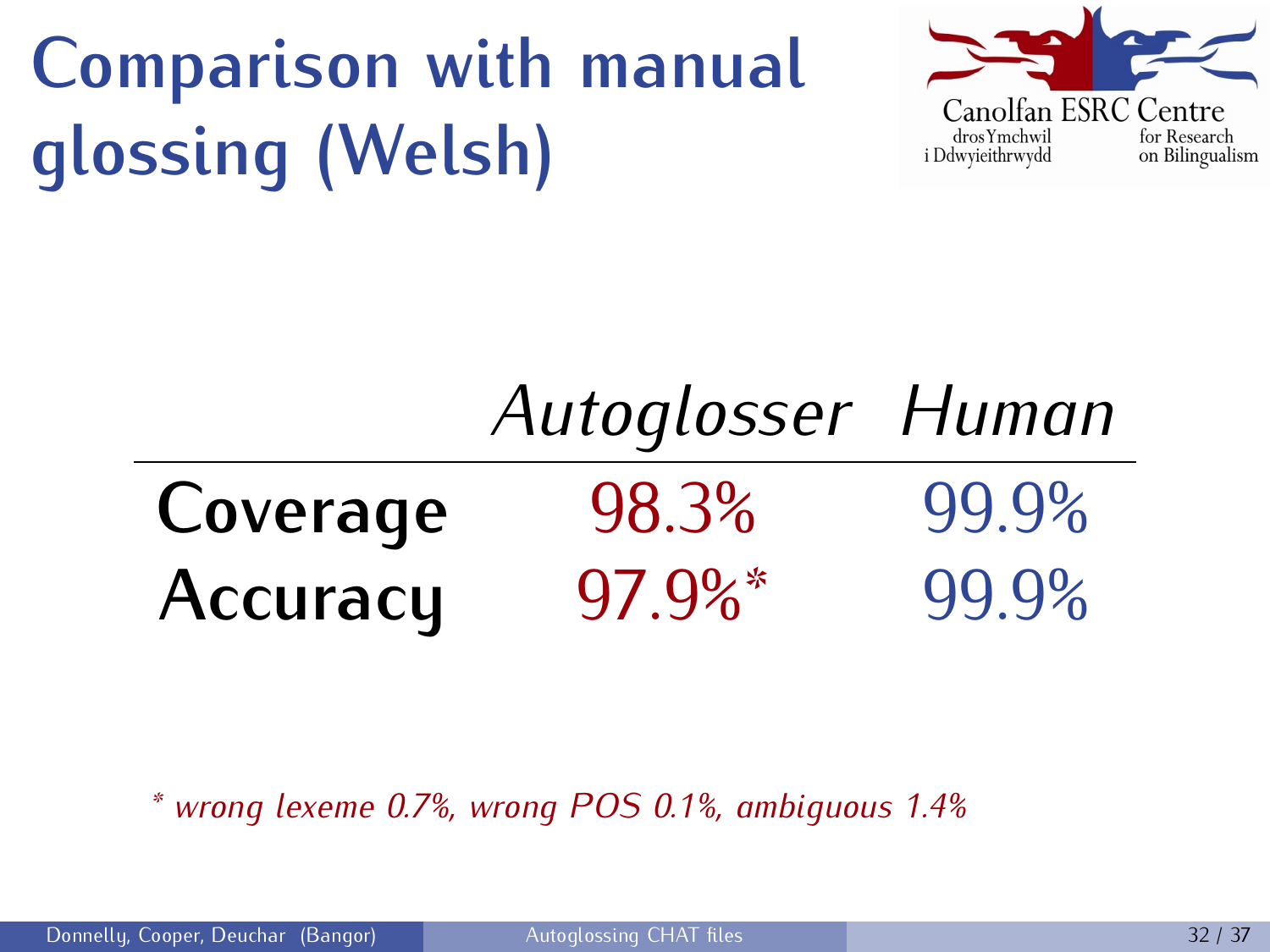

# Spin-off benefits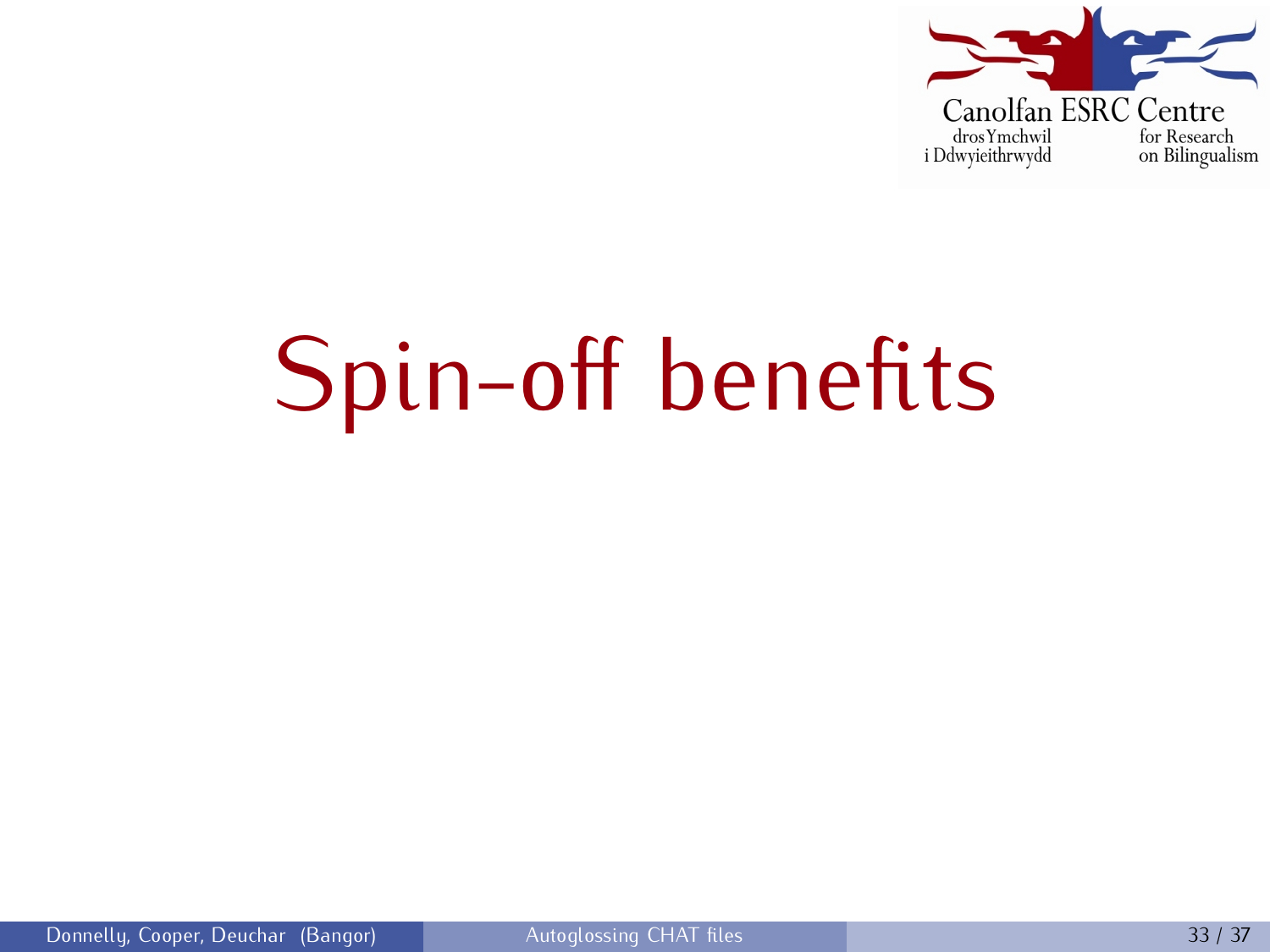### **Typesetting – before**



**\*SER:** dw@1 i@1 (y)n@1 hopeless@2 efo@1 tynnu@1 llun@1 . %snd:"deuchar1" 72848 73881 *%gls:* be.1S.PRES PRON.1S PRT hopeless with take.NONFIN picture *%eng:* I'm hopeless at drawing **\*MYF:** +*<* &=laugh . %snd:"deuchar1" 73196 73881 **\*SER:** dw@1 i@1 (y)n@1 tynnu@1 llun@1 i@1 [/] i@1 (y)r@1 plant@1 *<*i@1 plant@1*>* [//] *<*i@1 (y)r@1*>* [//] # i@1 er@0 &h Helen@0 a@1 Susanna@0 a@1 +/. %snd:"deuchar1"\_73881\_79477 *%gls:* be.1S.PRES PRON.1S PRT take.NONFIN picture for for DET children for children for DET for IM Helen and Susanna and *%eng:* I draw a picture for . . . for the children, for, er, Helen and Susanna and

*(Siarad corpus, deuchar1)*

. . .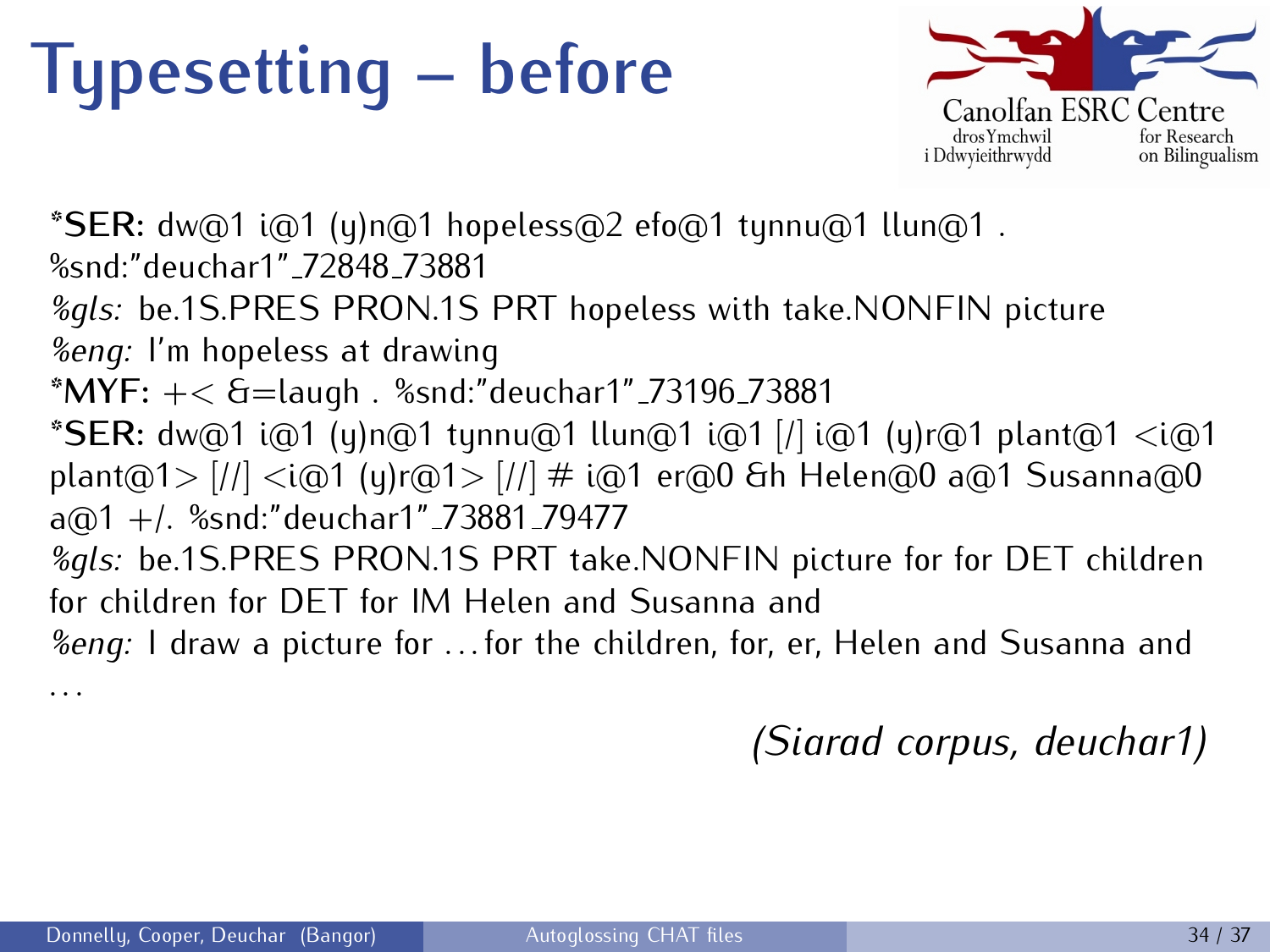#### **Typesetting – after**



hopeless $E$  $(41)$  $\rm{SER.}$  $dw$ ÷ efo vn tynnu **Zaut** be.V.1S.PRES.SPOKEN LPRON.1S stative.STAT hopeless.ADJ with.PREP take.V.INFIN llun.  $\cdot$  $picture. N.M. SG$ 

I'm hopeless at drawing

- $(42)$  $MYF:$ . **Zaut**
- $(43)$  ${\bf SER}$  : dw tynnu llun yn be.V.1S.PRES.SPOKEN I.PRON.1S stative.STAT take.V.INFIN picture.N.M.SG to.PREP  $\%$ aut i plant plant yr i yr  $the$   $DEF$   $DEF$   $children$ ,  $N$ ,  $PL$   $to$   $PREF$   $children$ ,  $N$ ,  $PL$   $to$   $PREF$   $the$ ,  $DEF$   $DEF$  $to.PREF$  $\mathbf{er}^C_F$  $\mathbf{H}$ elen $^C_E$  $\mathbf{S}$ usanna $^C_F$  $\mathbf{a}$  $\mathbf{a}$ ٠ and.cons name and.CONJ  $to.PREF$   $er$ .IM name

I draw a picture for...for the children, for, er Helen and Susanna and...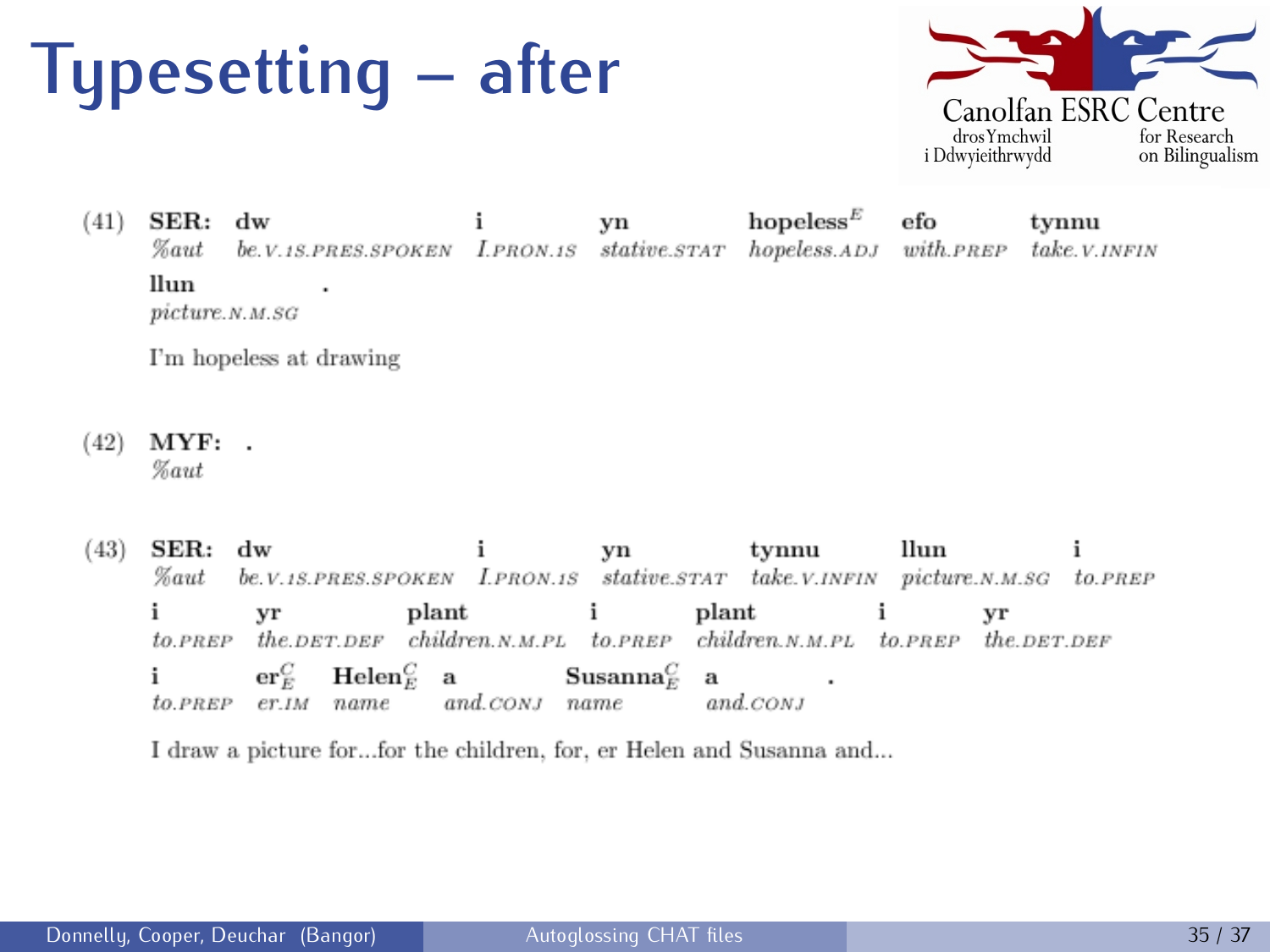

# **Resources**